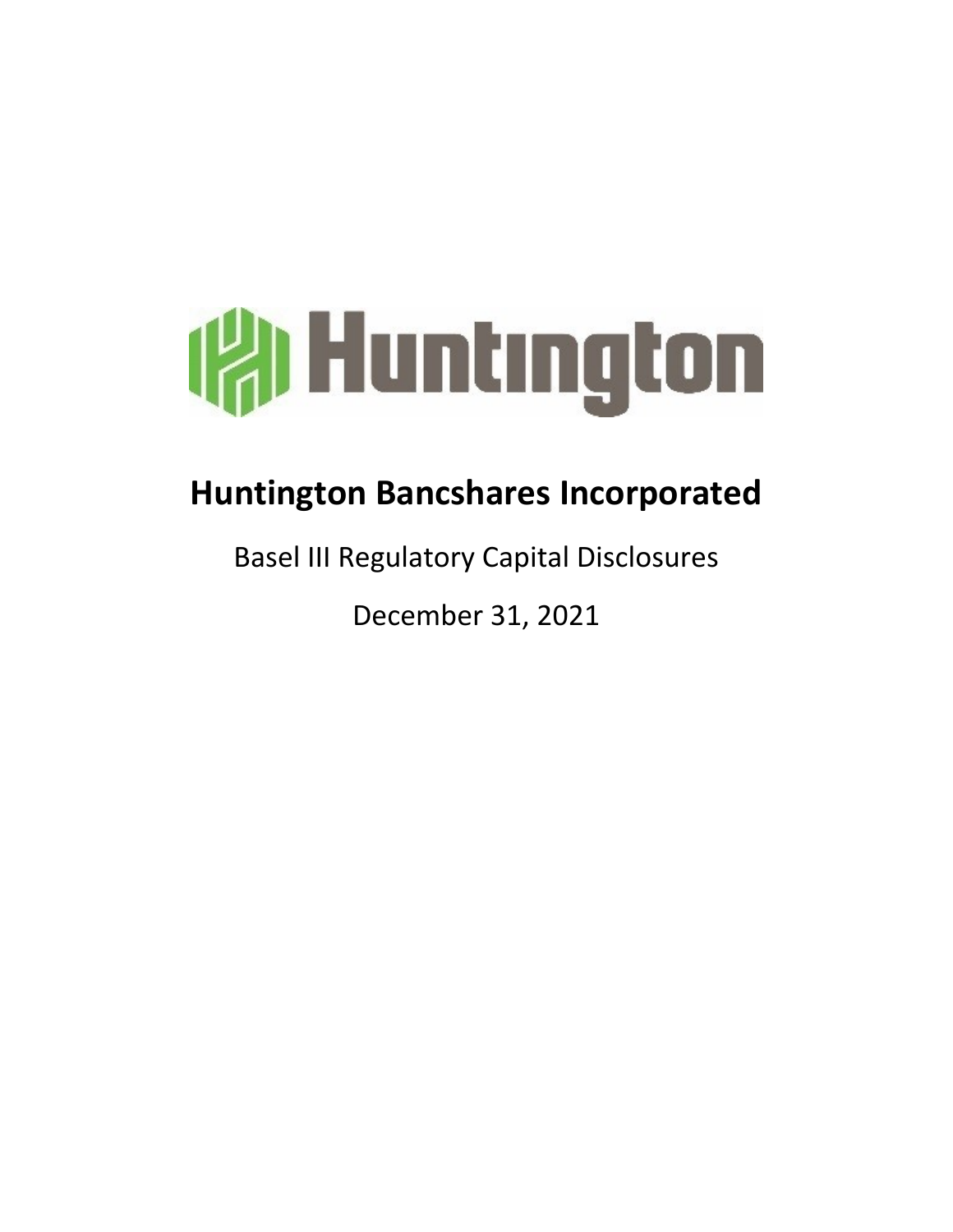# **Glossary of Acronyms**

| <b>Acronym</b>         | <b>Description</b>                                            |
|------------------------|---------------------------------------------------------------|
| <b>ACL</b>             | <b>Allowance for Credit Losses</b>                            |
| <b>AFS</b>             | <b>Available For Sale</b>                                     |
| <b>ALLL</b>            | Allowance for Loan and Lease Losses                           |
| <b>BHC</b>             | <b>Bank Holding Company</b>                                   |
| <b>BHC Act</b>         | Bank Holding Company Act of 1956                              |
| C&I                    | <b>Commercial and Industrial</b>                              |
| <b>CCAR</b>            | Comprehensive Capital Analysis and Review                     |
| <b>CAP</b>             | <b>Capital Adequacy Process</b>                               |
| <b>CECL</b>            | <b>Current Expected Credit Losses</b>                         |
| COVID-19               | Coronavirus Disease 2019                                      |
| <b>CRE</b>             | <b>Commercial Real Estate</b>                                 |
| EAD                    | <b>Exposure At Default</b>                                    |
| <b>Federal Reserve</b> | Board of Governors of the Federal Reserve System              |
| <b>FRB</b>             | <b>Federal Reserve Board</b>                                  |
| GAAP                   | Generally Accepted Accounting Principles in the United States |
| <b>HTM</b>             | <b>Held to Maturity</b>                                       |
| <b>HVCRE</b>           | High Volatility Commercial Real Estate                        |
| <b>ISDA</b>            | <b>International Swaps and Derivatives Association</b>        |
| MD&A                   | <b>Management Discussion and Analysis</b>                     |
| <b>MDB</b>             | Multilateral Development Bank                                 |
| <b>OTC</b>             | Over-The-Counter                                              |
| <b>PFE</b>             | <b>Potential Future Exposure</b>                              |
| <b>PSE</b>             | <b>Public Sector Entity</b>                                   |
| <b>RWA</b>             | <b>Risk Weighted Assets</b>                                   |
| <b>SPE</b>             | <b>Special Purpose Entity</b>                                 |
| <b>SSFA</b>            | Simplified Supervisory Formula Approach                       |
| T-Bill                 | <b>Treasury Bill</b>                                          |
| T-Bond                 | <b>Treasury Bond</b>                                          |
| T-Note                 | <b>Treasury Note</b>                                          |
| <b>VIE</b>             | Variable Interest Entity                                      |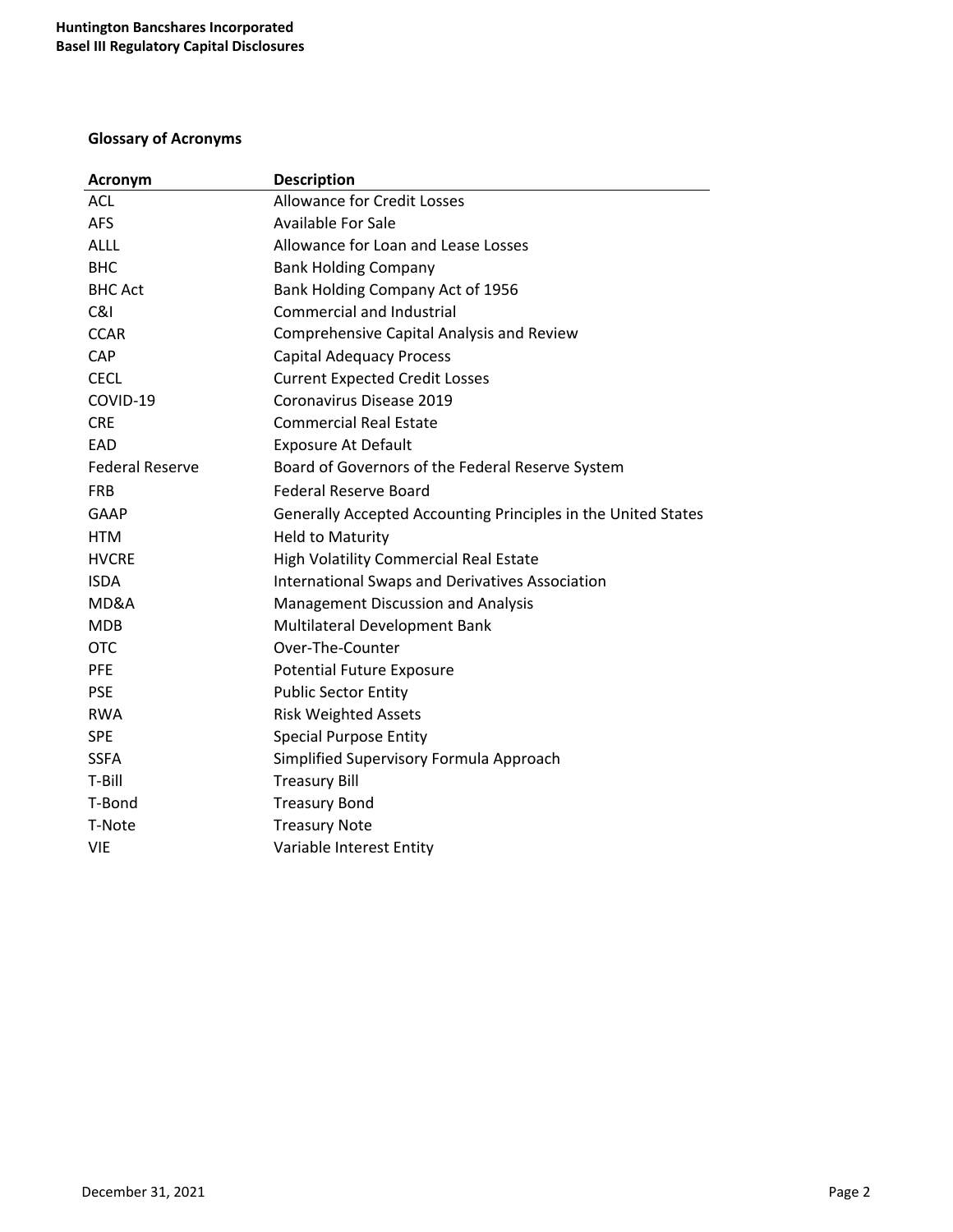#### *Introduction*

#### **Company Overview**

Huntington Bancshares Incorporated ("Huntington" or "HBI") is a multi-state diversified regional bank holding company organized under Maryland law in 1966 and headquartered in Columbus, Ohio. Huntington has 18,442 average full-time equivalent employees. Through its bank subsidiary, The Huntington National Bank, HBI has over 150 years of serving the financial needs of our customers. Through its subsidiaries, including the Bank, Huntington provides full-service commercial and consumer banking services, mortgage banking services, automobile financing, recreational vehicle and marine financing, equipment financing, inventory finance, investment management, trust services, brokerage services, insurance products and services, and other financial products and services. The Bank, organized in 1866, is our only banking subsidiary. Huntington's banking offices are located in Ohio, Colorado, Illinois, Indiana, Kentucky, Michigan, Minnesota, Pennsylvania, South Dakota, West Virginia and Wisconsin. As of December 31, 2021, the Bank had 1,087 full-service branches and private client group offices.

Select financial services and other activities are also conducted in various other states. International banking services are available through the headquarters office in Columbus, Ohio. Our foreign banking activities, in total or with any individual country, are not significant.

When we refer to "we," "our," and "us" in this report, we mean Huntington Bancshares Incorporated and our consolidated subsidiaries. When we refer to the "Bank" in this report, we mean our only bank subsidiary, The Huntington National Bank, and its subsidiaries.

The Board of Governors of the Federal Reserve System ("Federal Reserve") is the primary regulator of HBI, a bank holding company under the Bank Holding Company Act of 1956 ("BHC Act"). As a bank holding company, HBI is subject to consolidated risk-based regulatory capital requirements which are computed in accordance with the applicable risk-based capital regulations of the Federal Reserve. These capital requirements are expressed as capital ratios that compare measures of regulatory capital to risk-weighted assets ("RWA"). Capital levels are subject to qualitative judgments by the regulators on capital components, risk weightings and other factors. In addition, we are subject to requirements with respect to leverage.

#### **Acquisition of TCF Financial**

On June 9, 2021, Huntington closed the acquisition of TCF Financial Corporation in an all-stock transaction valued at \$7.2 billion. TCF was a financial holding company headquartered in Detroit, Michigan with operations across the Midwest. The acquisition brought increased scale and market density, as well as added new markets and capabilities.

The acquisition of TCF Financial Corporation constituted a business combination and was accounted for using the acquisition method of accounting which requires that acquired assets and liabilities are recorded at their fair values as of the date of acquisition. This method often involves estimates based on third party valuations or internal valuations based on discounted cash flow analyses or other valuation techniques, all of which are inherently subjective. The acquisition method of accounting allows a measurement period to make adjustments to acquisition accounting for up to one year after the acquisition date for new information that existed at the acquisition date but may not have been known or available at the time. As of December 31, 2021, management completed its review of information relating to events or circumstances existing at the acquisition date. For further detail, see Note 3 - Acquisition of TCF Financial Corporation in the 2021 Form 10-K.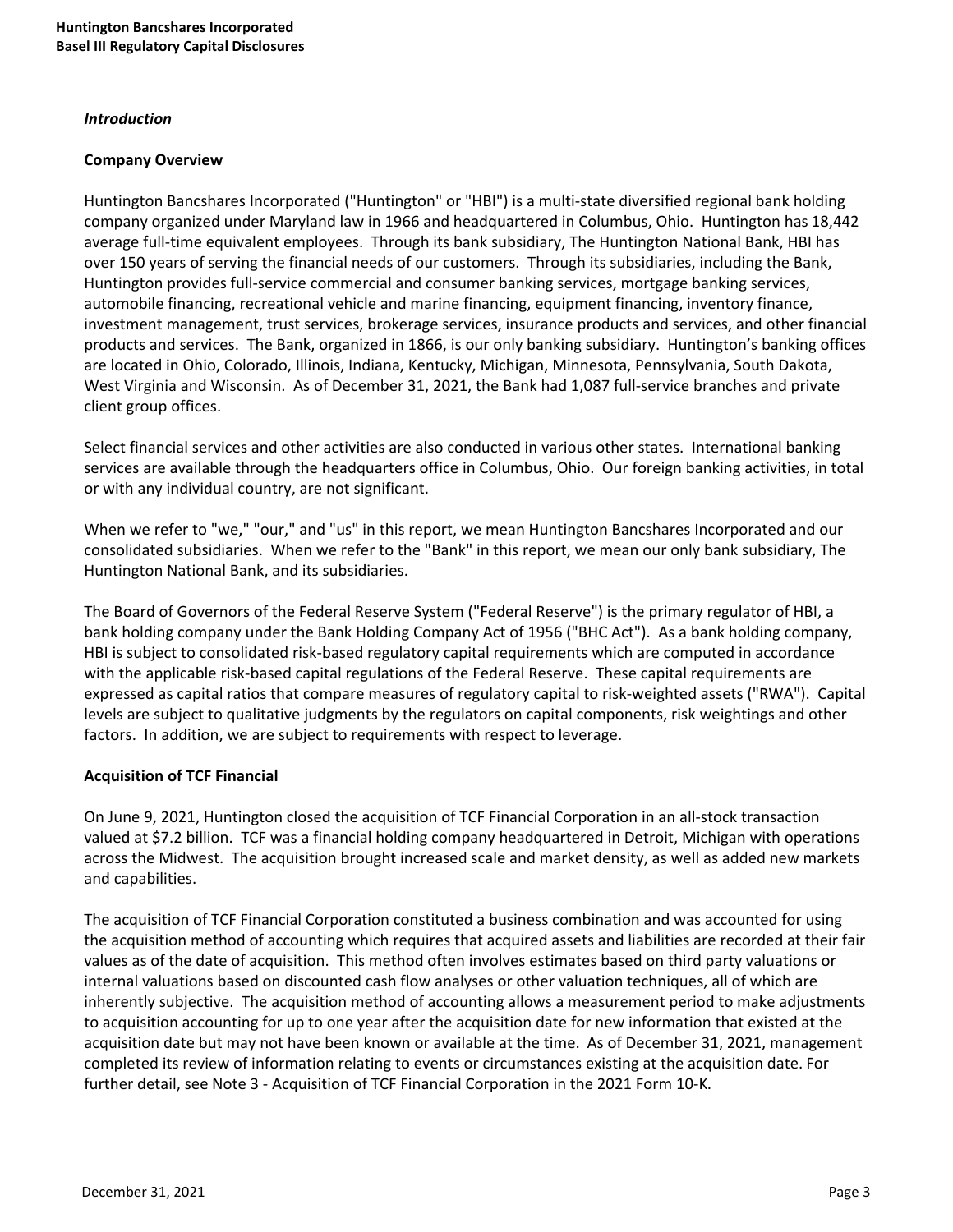# **Regulatory Capital and Capital Ratios**

Huntington is subject to the Federal Reserve capital rules which implemented the Basel III requirements for U.S. Banking organizations, including the standardized approach for calculating risk-weighted assets in accordance with subpart D of the final rule. The rules establish an integrated regulatory capital framework and implement, in the United States, the Basel III regulatory capital reforms from the Basel Committee on Banking Supervision and certain changes required by the Dodd-Frank Act. Under these rules, minimum requirements are established for both the quantity and quality of capital held by banking organizations.

The following are the minimum Basel III regulatory capital levels which we must satisfy to avoid limitations on capital distributions and discretionary bonus payments.

**Basel III Regulatory Capital Levels** 

| Common equity tier 1 risk-based capital ratio | 7.0%  |
|-----------------------------------------------|-------|
| Tier 1 risk-based capital ratio               | 8.5%  |
| Total risk-based capital ratio                | 10.5% |

The rule also includes a minimum leverage ratio of 4%.

For additional information on capital, refer to 2021 Annual Report on Form 10-K, Part 1, Item 1 Regulatory Matters subsections titled Regulatory Capital Requirements, Enhanced Prudential Standards, Capital Planning and Stress Testing, and Stress Buffer Requirements.

In the first quarter 2020, the FRB finalized the stress capital buffer framework to integrate the FRB's regulatory capital rule with CCAR. The stress capital buffer requirement replaces the static 2.5% of risk-weighted assets component of the Capital Conservation Buffer. As of December 31, 2021, Huntington's stress capital buffer is 2.5%.

As disclosed in our 2021 Form 10-K, the U.S. federal banking regulatory agencies permitted Bank Holding Companies ("BHCs") and banks to phase-in, for regulatory capital purposes, the day-one impact of the new Current Expected Credit Losses ("CECL") accounting rule on retained earnings over a period of three years. As part of its response to the impact of COVID-19, the U.S. federal banking regulatory agencies issued a final rule that provides the option to temporarily delay certain effects of CECL on regulatory capital for two years, followed by a three-year transition period. The final rule allows BHCs and banks to delay for two years 100% of the day-one impact of adopting CECL and 25% of the cumulative change in the reported allowance for credit losses since adopting CECL, excluding any allowance established at the acquisition of purchased credit deteriorated loans. The cumulative impact of the two-year delay will be phased-in over the three-year transition period. Huntington has elected to adopt the final rule, which is reflected in the regulatory capital data included in these disclosures.

# *Scope of Application*

The Basel III Regulatory Capital Disclosures and HBI's regulatory capital ratio calculations are prepared on a fully consolidated basis. The consolidated financial statements are prepared in accordance with GAAP and include the accounts of HBI and its majority-owned subsidiaries. All intercompany transactions and balances have been eliminated in consolidation. HBI is subject to the standardized approach for calculating risk-weighted assets.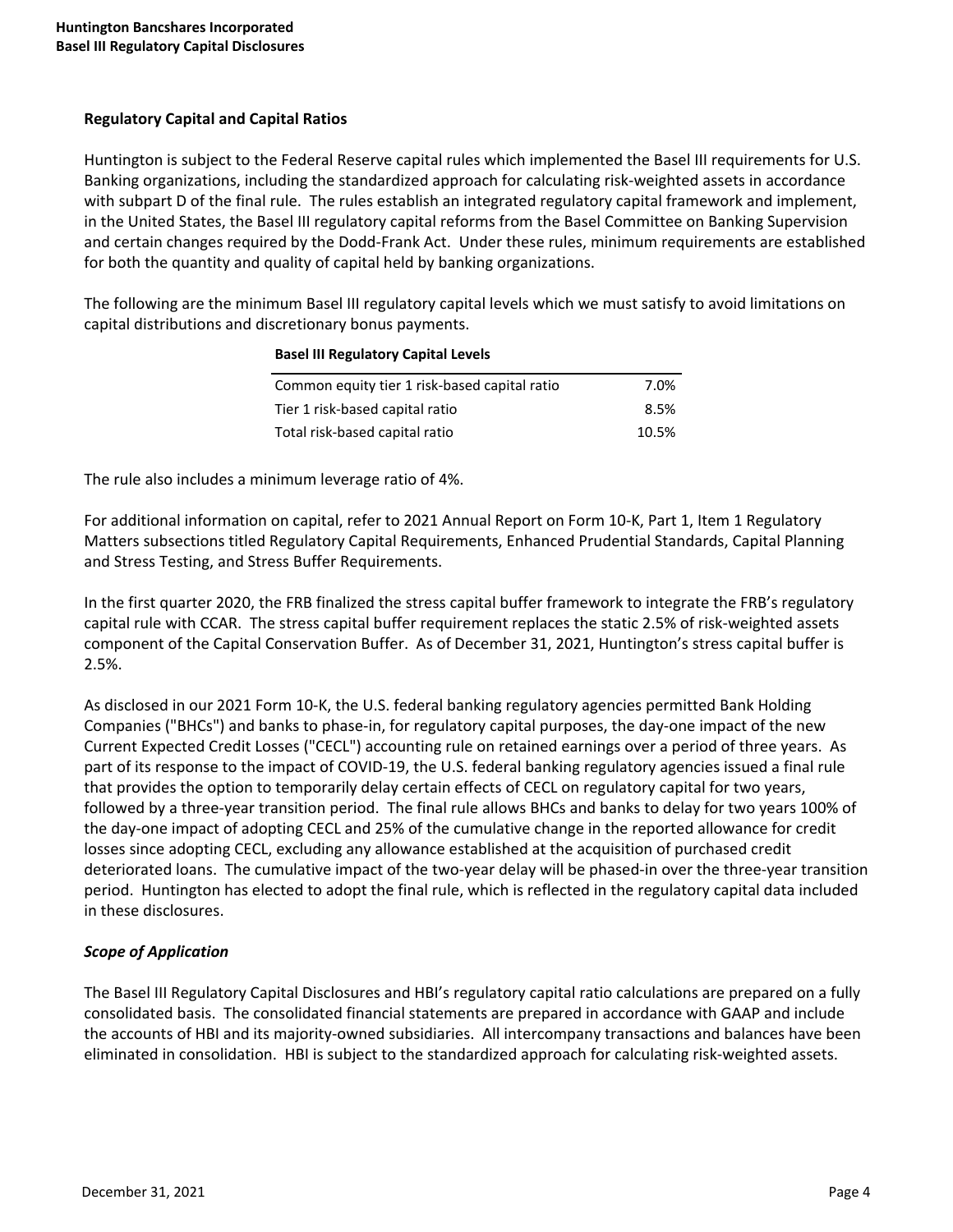## **Restrictions on the Transfer of Funds for Regulatory Capital within HBI**

Dividends from the Bank to HBI are the primary source of funds for payment of dividends to our shareholders. However, there are statutory limits on the amount of dividends that the Bank can pay to HBI. Regulatory approval is required prior to the declaration of any dividends in an amount greater than its undivided profits or if the total of all dividends declared in a calendar year would exceed the total of its net income for the year combined with its retained net income for the two preceding years, less any required transfers to surplus or common stock. The Bank is currently able to pay dividends to HBI subject to these limitations.

## **Compliance with Capital Requirements**

As of December 31, 2021, HBI had capital levels above the minimum regulatory capital requirements, as well as above the well-capitalized standards established for prompt corrective action. For further detail on capital ratios, see Table 23 – Regulatory Capital Data in the 2021 Annual Report on Form 10-K. Also, the aggregate amount of surplus capital in our insurance subsidiaries included in HBI consolidated total capital as of December 31, 2021 was \$3 million. No subsidiary had a capital shortfall relative to its minimum regulatory capital requirements as of this reporting date.

## *Capital Structure*

Common equity (i.e., common stock, capital surplus, and retained earnings) is the primary component of our capital structure. Common equity allows for the absorption of losses on an ongoing basis and is permanently available for this purpose. Further, common equity allows for the conservation of resources during stress, as it provides HBI with full discretion on the amount and timing of dividends and other distributions.

However, regulators and rating agencies include other non-common forms of capital (e.g., subordinated debt and preferred stock) in their calculations of capital adequacy. Accordingly, Huntington allows for the inclusion of these alternative forms of capital in its metrics for the Tier 1 risk based capital and total risk based capital ratios.

The terms and conditions of HBI's capital instruments are described in the 2021 Annual Report on Form 10-K as follows:

- Common stock terms and conditions are described on the Balance Sheet in HBI's Consolidated Financial Statements.
- Preferred stock terms and conditions are described in Note 13 Shareholders' Equity in the 2021 Annual Report on Form 10-K.
- Trust preferred securities terms and conditions are described in Note 21 VIEs in the 2021 Annual Report on Form 10-K.
- Subordinated debt terms and conditions are described in Note 11 Borrowings in the 2021 Annual Report on Form 10-K.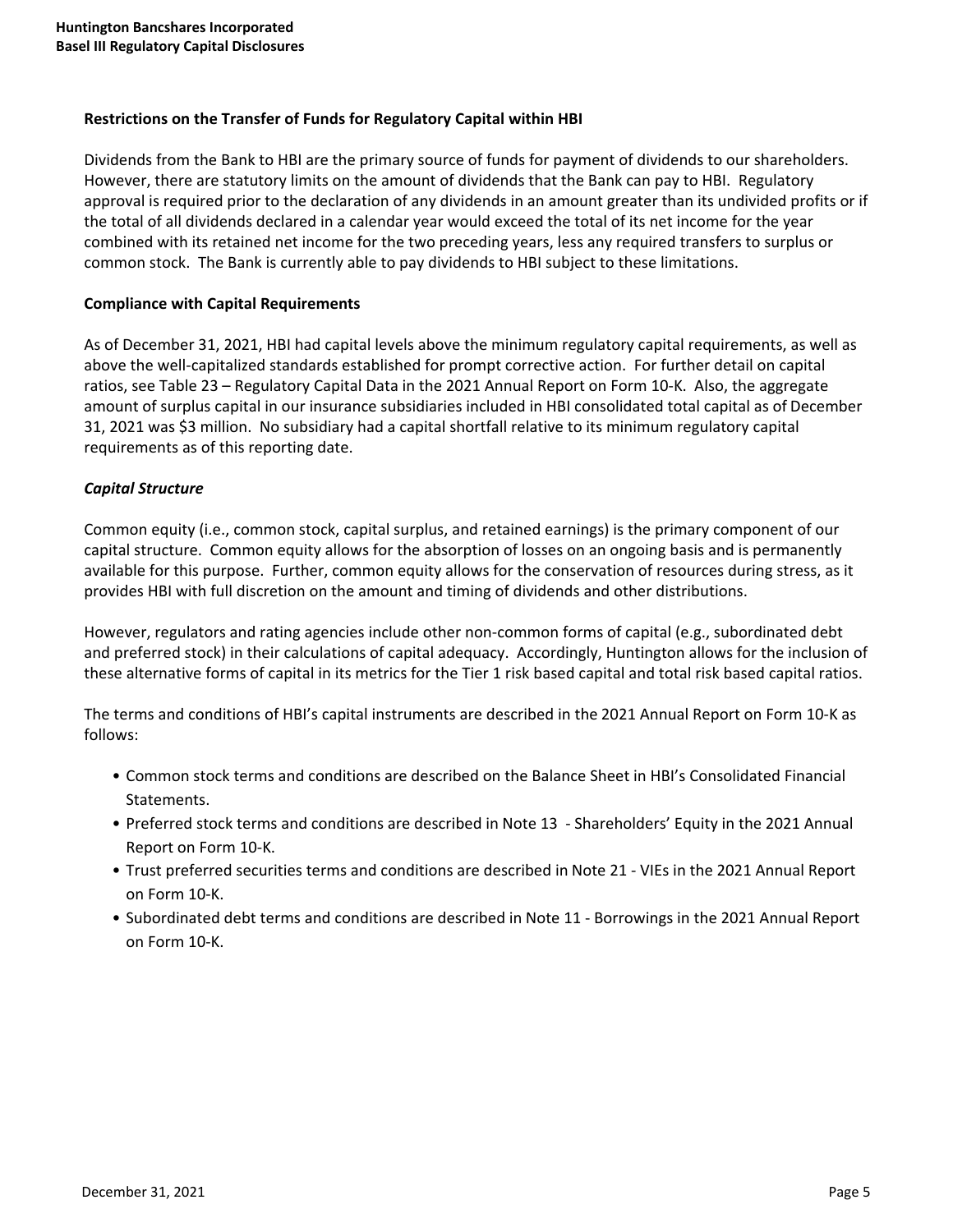The components of HBI's capital structure are disclosed in the table below:

#### **Capital Components**

| (in millions)                                                          | December 31,<br>2021 |
|------------------------------------------------------------------------|----------------------|
| Common equity Tier 1 risk-based capital:                               |                      |
| Common stock plus related surplus                                      | \$<br>15,147         |
| Retained Earnings <sup>(1)</sup>                                       | 2,640                |
| Goodwill and other intangibles, net of related taxes                   | (5, 484)             |
| Deferred tax assets that arise from tax loss and credit carryforwards  | (54)                 |
| Common equity Tier 1 capital                                           | 12,249               |
| Additional Tier 1 capital:                                             |                      |
| Shareholders' preferred equity                                         | 2,177                |
| Tier 1 capital                                                         | 14,426               |
| Tier 2 capital instruments plus related surplus                        | 838                  |
| Total capital minority interest that is not included in Tier 1 capital | 701                  |
| Qualifying allowance for loan and lease losses                         | 1,281                |
| Tier 2 capital                                                         | 2,820                |
| Total risk-based capital                                               | 17,246               |

(1) Retained earnings reflect Huntington's election of a five-year transition to delay for two years the impact of CECL on regulatory capital, followed by a three-year transition period.

#### *Capital Adequacy*

Huntington's Capital Adequacy Process (CAP) is the framework employed by the company to measure capital adequacy relative to our risk appetite. Huntington's CAP incorporates a stringent forward-looking stress testing process that assesses and measures the risks to which the company is exposed to determine the adequacy of capital and liquidity under a range of assumed macroeconomic conditions, including stress scenarios of varying severity. Huntington's capital stress test projections are measured against capital goals and target thresholds and provide quantitatively-derived support for capital distribution and other capital planning decisions.

Consistent with regulatory requirements for BHCs with total assets equal to or greater than \$100 billion in assets, Huntington is required to develop and maintain a capital plan on an annual basis which is reviewed and approved by the company's board of directors or a designated subcommittee thereof. The capital plan is required to include the following elements: a description of Huntington's underlying process for assessing capital adequacy; an assessment of expected uses and sources of capital over a nine-quarter planning horizon under expected and stressed conditions; planned capital actions over a nine-quarter planning horizon, and the company's capital policy.

Risk-weighted assets represent an institution's on-balance sheet assets and off-balance sheet exposures, weighted according to the risk associated with each exposure category. The risk-weighted asset calculation is used in determining the institution's capital requirement.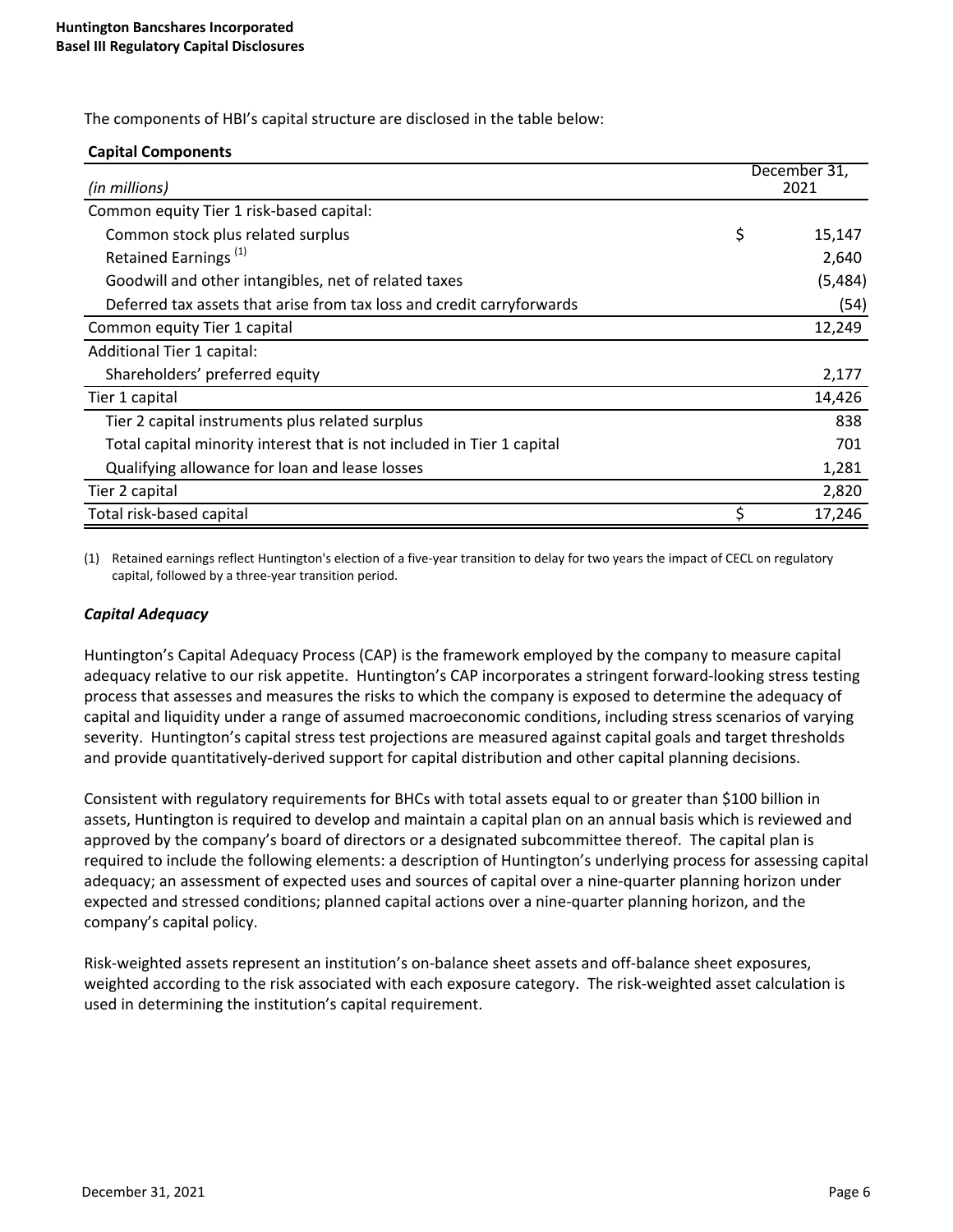The following table shows risk-weighted assets by exposure types:

| <b>Risk Weighted Assets</b>                                          |                   |
|----------------------------------------------------------------------|-------------------|
| (dollar amounts in millions)                                         | December 31, 2021 |
| On-balance sheet assets:                                             |                   |
| Exposure to sovereign entities <sup>(1)</sup>                        | \$<br>4,046       |
| Exposures to certain supranational entities and MDBs                 |                   |
| Exposure to depository institutions, foreign banks and credit unions | 507               |
| Exposures to public sector entities (PSE)                            | 1,821             |
| Corporate exposures                                                  | 58,628            |
| Other loans                                                          | 21,726            |
| Residential mortgage exposures                                       | 20,713            |
| Statutory multifamily mortgages and pre-sold construction loans      |                   |
| High volatility commercial real estate (HVCRE) loans                 | 184               |
| Past due exposures                                                   | 820               |
| Default fund contributions                                           |                   |
| Securitization exposures                                             |                   |
| Equity exposures                                                     | 1,960             |
| Trading & Other Assets                                               | 7,093             |
| <b>Off-balance sheet:</b>                                            |                   |
| Commitments                                                          | 11,988            |
| <b>OTC Derivatives</b>                                               | 1,083             |
| <b>Cleared transactions</b>                                          | 11                |
| <b>Securitization Exposures</b>                                      |                   |
| Letters of credit                                                    | 601               |
| Unsettled transactions                                               |                   |
| <b>Other Off Balance Sheet Items</b>                                 | 9                 |
| Total standardized risk weighted assets for credit risk exposure     | 131,190           |
| <b>Market risk</b>                                                   | 76                |
| <b>Total Risk Weighted Assets</b>                                    | \$<br>131,266     |
| <b>Common Equity Tier 1 Capital Ratio</b>                            |                   |
| Huntington Bancshares Incorporated                                   | 9.33%             |
| <b>Huntington National Bank</b>                                      | 10.15             |
| <b>Tier 1 Risk-Based Capital Ratio</b>                               |                   |
| Huntington Bancshares Incorporated                                   | 10.99             |
| Huntington National Bank                                             | 11.06             |
| <b>Total Risk-Based Capital Ratio</b>                                |                   |
| Huntington Bancshares Incorporated                                   | 13.14             |
| <b>Huntington National Bank</b>                                      | 12.58             |
| <b>Tier 1 Leverage Ratio</b>                                         |                   |
| Huntington Bancshares Incorporated                                   | 8.56              |
| <b>Huntington National Bank</b>                                      | 8.60              |

(1) HBI's sovereign exposure is predominantly to the U.S. government and its agencies.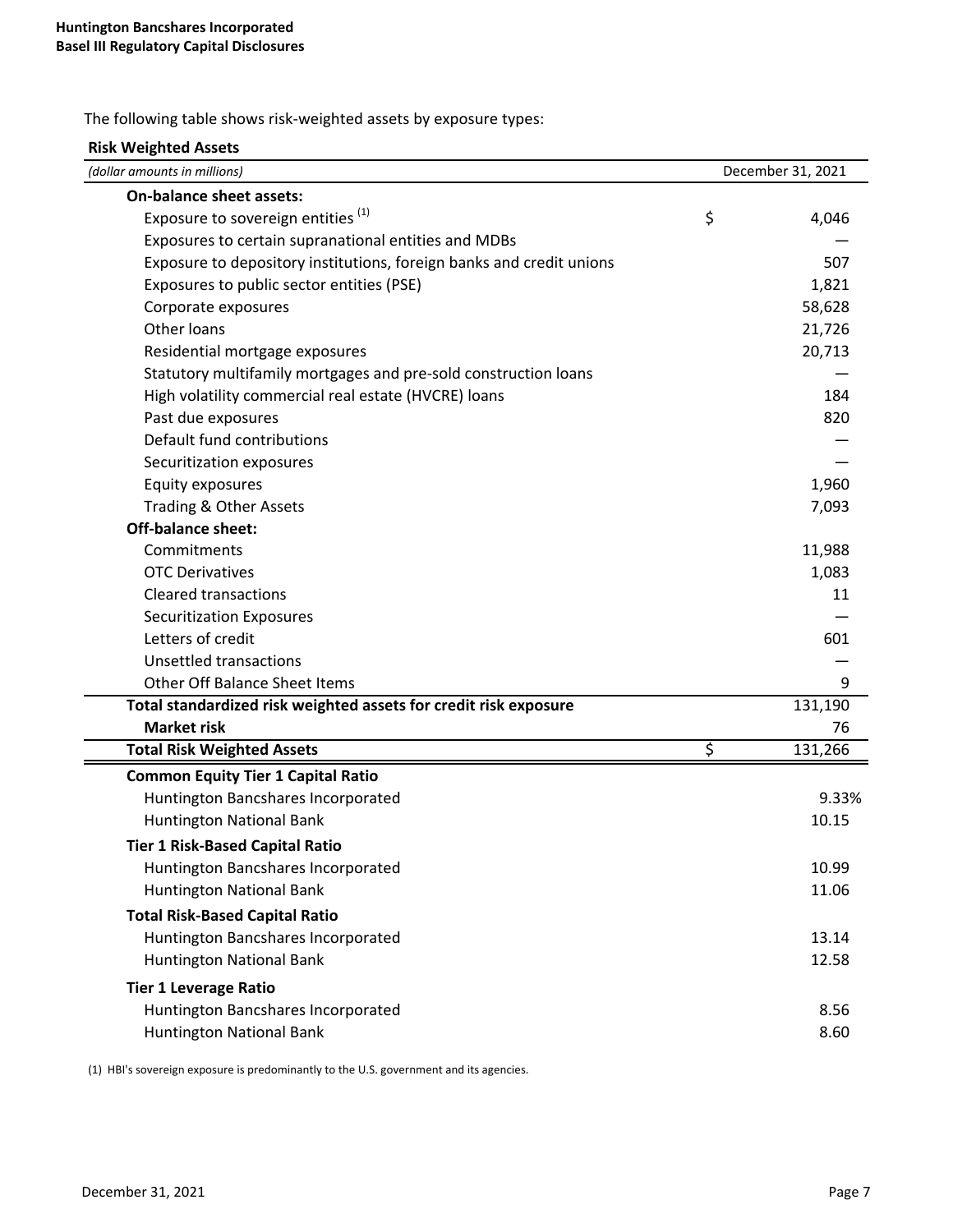# *Capital Conservation Buffer*

The Capital Conservation Buffer is mandatory regulatory capital that financial institutions are required to hold in addition to the other minimum capital requirements. Basel III guidelines state a banking organization would need to hold a capital conservation buffer in an amount greater than 2.5% of total risk-weighted assets over the regulatory "well-capitalized" minimums to avoid limitations on capital distributions and discretionary bonus payments to executive officers.

In March 2020, the Federal Reserve issued a final rule that, among other things, revised the Capital Conservation Buffer requirements by essentially replacing the standard capital conservation buffer of 2.5% with a "bespoke" stress capital buffer requirement for certain large BHCs, including HBI which integrates its annual capital planning and stress testing requirements with certain ongoing regulatory capital requirements. Under the final rule, beginning with the 2020 CCAR cycle, Huntington is required to calculate a stress capital buffer equal to the greater of (i) the difference between its starting and minimum projected CET1 Risk-Based Capital Ratio under the severely adverse scenario in the supervisory stress test, plus the sum of the dollar amount of HBI's planned common stock dividends for each of the fourth through seventh quarters of the planning horizon as a percentage of risk-weighted assets, or (ii) 2.5%.

As of December 31, 2021, Huntington's and the Bank's required Capital Conservation Buffer (i.e., stress capital buffer) is 2.5% which is calculated as a ratio of CET1 capital to risk-weighted assets, and effectively increases the required minimum risk-based capital ratios. The Tier 1 Leverage Ratio is not impacted by the Capital Conservation Buffer, and a banking institution may be considered well-capitalized while remaining out of compliance with the Capital Conservation Buffer.

The capital conservation buffer of a banking organization is calculated as the lowest of the following three ratios: the common equity Tier 1 capital ratio less its minimum common equity Tier 1 capital ratio; the Tier 1 capital ratio less its minimum Tier 1 capital ratio or the total capital ratio less its minimum total capital ratio. The capital conservation buffer calculations for Huntington Bancshares Incorporated and Huntington National Bank are shown in the tables below. The capital conservation buffers were 4.83% and 4.58%, respectively. As a result of the calculations for both organizations, there are no limitations on distributions and discretionary bonus payments under the capital conversation buffer framework. The disclosure requirements of the Capital Conservation Buffer are available in Huntington's FR Y-9C Schedule HC-R Part I and Call Report Schedule RC-R Part I.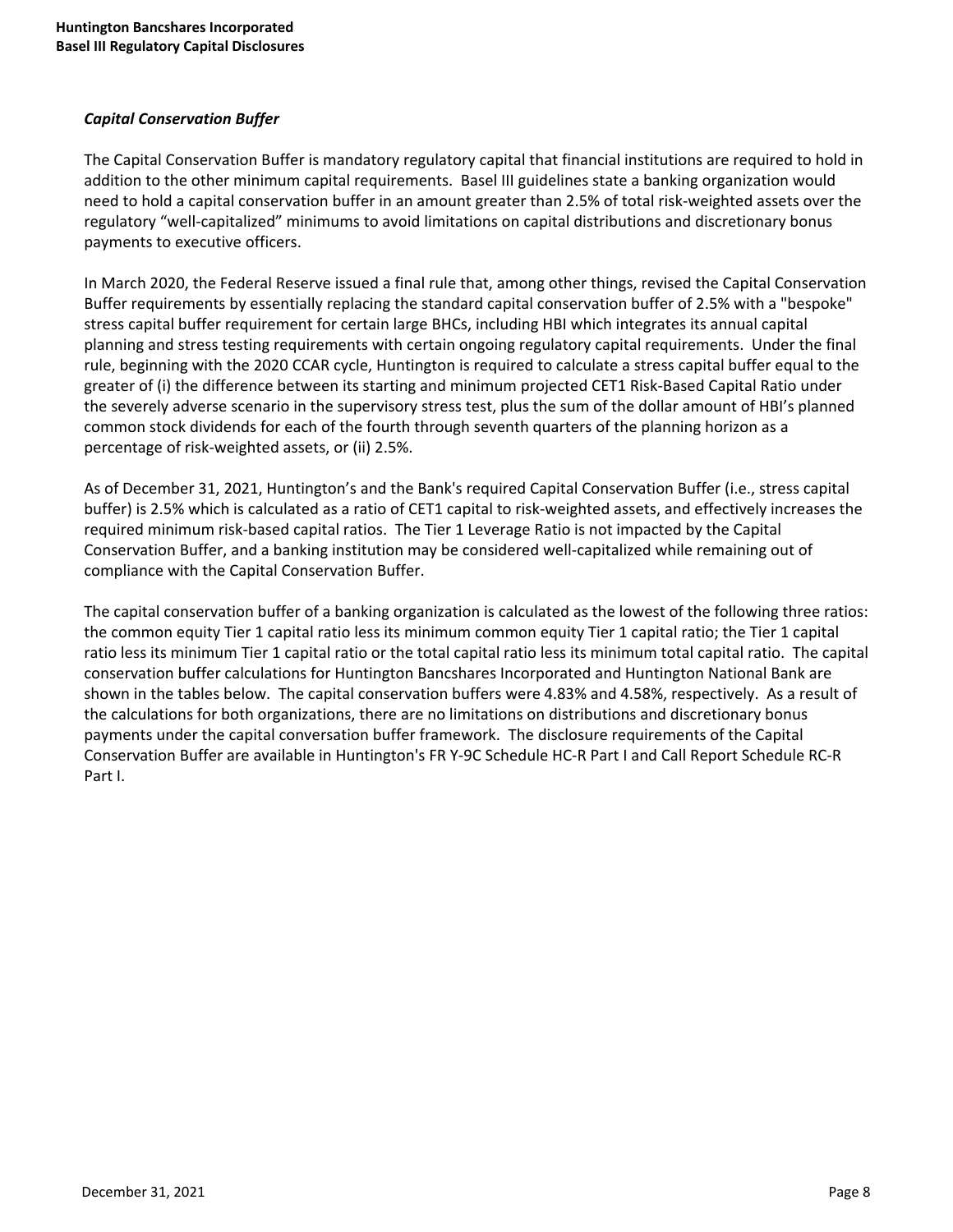| <b>Huntington Bancshares Incorporated</b> |               | December 31, 2021              |                                          |                                                                 |
|-------------------------------------------|---------------|--------------------------------|------------------------------------------|-----------------------------------------------------------------|
|                                           | Capital Ratio | Minimum Capital<br>Requirement | Capital<br>Conservation<br><b>Buffer</b> | Minimum Capital<br>Conservation<br><b>Buffer</b><br>Requirement |
| Common Equity Tier 1 Capital              | 9.33%         | 4.50 %                         | 4.83 %                                   | 2.50 %                                                          |
| Tier 1 Capital                            | 10.99 %       | 6.00%                          | 4.99 %                                   | 2.50 %                                                          |
| <b>Total Capital</b>                      | 13.14 %       | 8.00%                          | 5.14%                                    | 2.50 %                                                          |

| <b>Huntington National Bank</b> |               | December 31, 2021              |                                          |                                                          |  |  |  |  |  |
|---------------------------------|---------------|--------------------------------|------------------------------------------|----------------------------------------------------------|--|--|--|--|--|
|                                 | Capital Ratio | Minimum Capital<br>Requirement | Capital<br>Conservation<br><b>Buffer</b> | Minimum Capital<br>Conservation<br>Buffer<br>Requirement |  |  |  |  |  |
| Common Equity Tier 1 Capital    | 10.15 %       | 4.50 %                         | 5.65 %                                   | 2.50 %                                                   |  |  |  |  |  |
| Tier 1 Capital                  | 11.06 %       | 6.00%                          | 5.06 %                                   | 2.50 %                                                   |  |  |  |  |  |
| <b>Total Capital</b>            | 12.58 %       | 8.00 %                         | 4.58 %                                   | 2.50 %                                                   |  |  |  |  |  |

# *Credit Risk: General Disclosures*

The following credit risk policies are described in Note 1 to the Consolidated Financial Statements included in our 2021 Annual Report on Form 10-K:

- a. Policy for determining past due or delinquency status
- b. Policy for placing loans on nonaccrual status
- c. Policy for returning loans to accrual status
- d. Definition of and policy for identifying impaired loans
- e. Description of the methodology that HBI uses to estimate its allowance for loan and lease losses
- f. Policy for charging-off uncollectible amounts.

Discussion of HBI's credit risk management process is presented in the 2021 Annual Report on Form 10-K in the Credit Risk section of MD&A.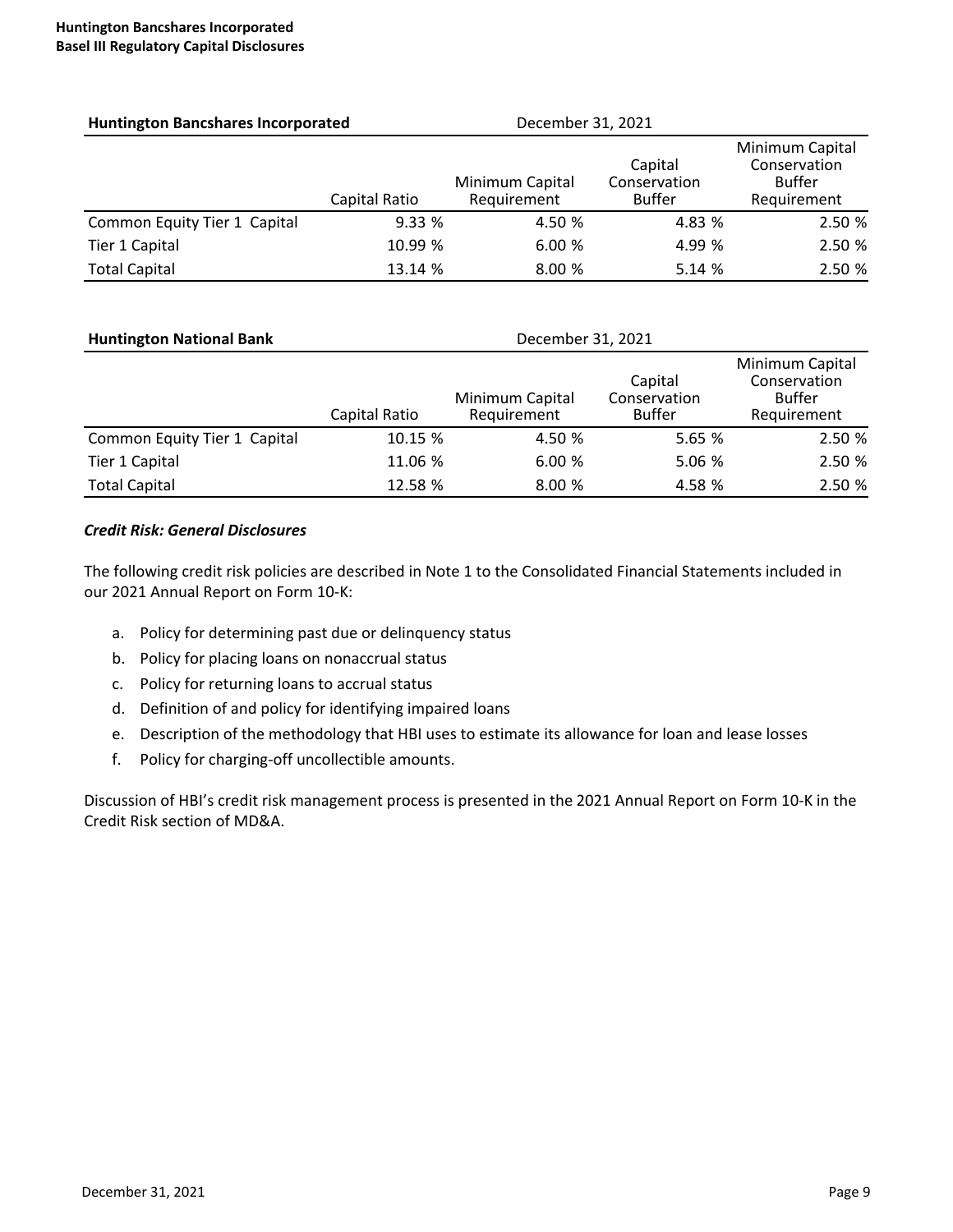## **Total Credit Risk Exposures**

|                                              | Credit Exposure<br>December 31, 2021 |              |  |                            |  |         |    |                |  |  |  |  |
|----------------------------------------------|--------------------------------------|--------------|--|----------------------------|--|---------|----|----------------|--|--|--|--|
|                                              |                                      |              |  |                            |  |         |    |                |  |  |  |  |
|                                              |                                      |              |  | Average                    |  |         |    |                |  |  |  |  |
| (in millions)                                |                                      | Loans        |  | Commitments <sup>(1)</sup> |  | Total   |    | <b>Balance</b> |  |  |  |  |
| C&I                                          | \$                                   | 47,024 \$    |  | 28,663 \$                  |  | 75,687  | \$ | 75,086         |  |  |  |  |
| <b>CRE</b>                                   |                                      | 14,961       |  | 3,042                      |  | 18,003  |    | 17,636         |  |  |  |  |
| Automobile                                   |                                      | 13,434       |  |                            |  | 13,434  |    | 13,370         |  |  |  |  |
| Home equity                                  |                                      | 10,550       |  | 13,306                     |  | 23,856  |    | 23,950         |  |  |  |  |
| Residential mortgage                         |                                      | 20,596       |  | 1,320                      |  | 21,916  |    | 21,194         |  |  |  |  |
| RV and marine finance                        |                                      | 5,058        |  |                            |  | 5,058   |    | 5,055          |  |  |  |  |
| Other consumer                               |                                      | 1,973        |  | 3,887                      |  | 5,860   |    | 6,868          |  |  |  |  |
| Total loans and commitments credit exposures |                                      | $113,596$ \$ |  | $50,218$ \$                |  | 163,814 |    | 163,159        |  |  |  |  |

(1) Unused commitments include unused loan commitments and letters of credit.

|                                    | <b>Derivatives Credit Exposure</b> |                 |
|------------------------------------|------------------------------------|-----------------|
| (in millions)                      | December 31, 2021                  | Average Balance |
| Interest rate                      | $1,399$ \$                         | 1,482           |
| Foreign exchange                   | 162                                | 162             |
| <b>Commodities</b>                 | 192                                | 269             |
| Equities                           | 88                                 | 88              |
| Total derivatives credit exposures | 1,841                              | 2,001           |

Disclosure of Debt Securities exposure is described in Note 4 - Investment Securities and Other Securities in the 2021 Annual Report on Form 10-K.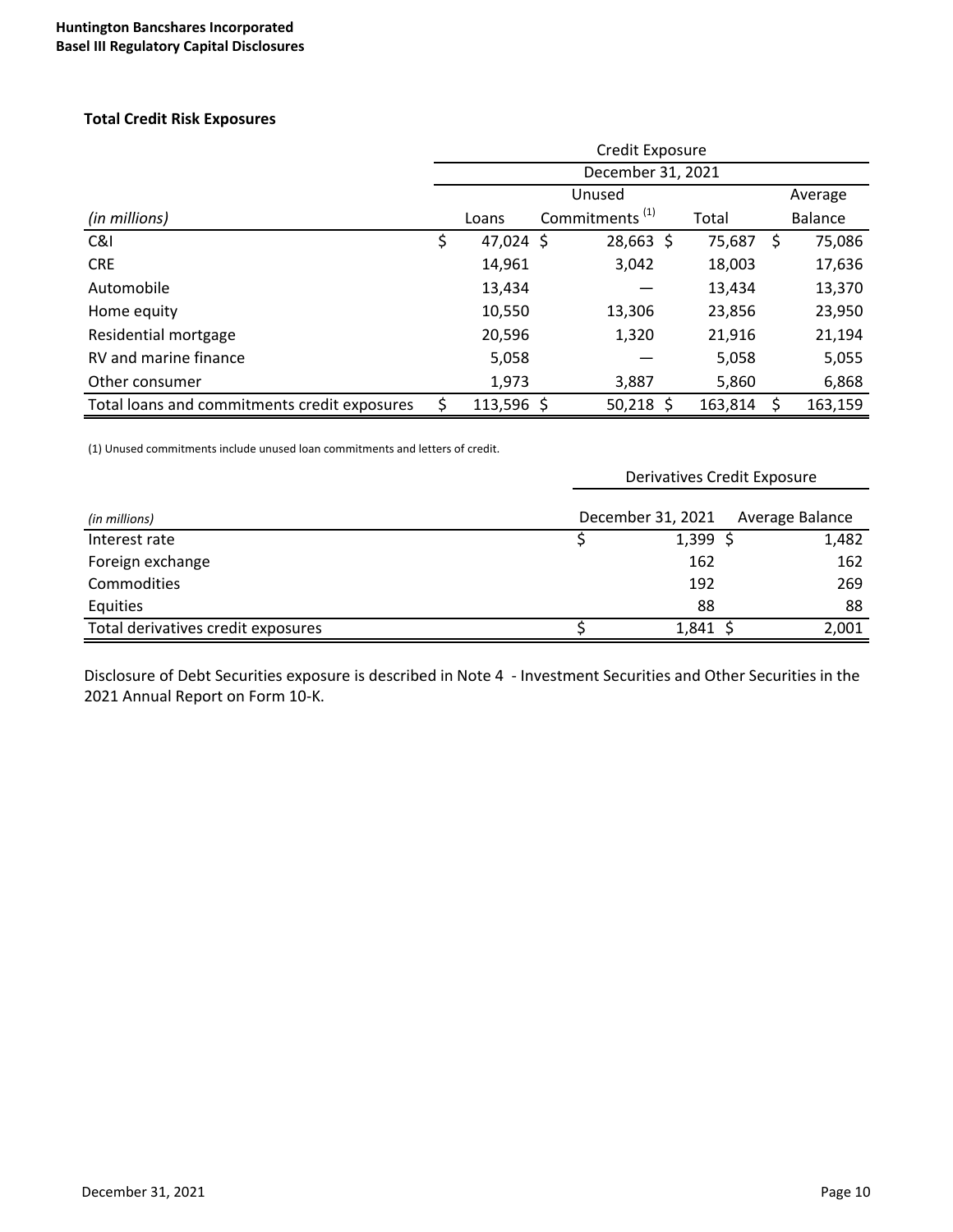#### **Geographic Distribution of Credit Exposures**

|               |                   | Loans and Commitments Credit Exposure by State |   |            |    |            |  |             |  |             |  |        |    |            |   |         |
|---------------|-------------------|------------------------------------------------|---|------------|----|------------|--|-------------|--|-------------|--|--------|----|------------|---|---------|
|               | December 31, 2021 |                                                |   |            |    |            |  |             |  |             |  |        |    |            |   |         |
|               |                   |                                                |   |            |    |            |  | Home        |  | Residential |  | RV and |    | Other      |   |         |
| (in millions) |                   | C&I                                            |   | <b>CRE</b> |    | Automobile |  | equity      |  | mortgage    |  | marine |    | consumer   |   | Total   |
| Ohio          | \$                | $18,136$ \$                                    |   | $4,423$ \$ |    | $3,625$ \$ |  | $11,615$ \$ |  | 4,067 \$    |  | 248    | \$ | $2,630$ \$ |   | 44,744  |
| Michigan      |                   | 13,109                                         |   | 4,311      |    | 978        |  | 4,891       |  | 4,220       |  | 481    |    | 1,116      |   | 29,106  |
| Illinois      |                   | 4,234                                          |   | 1,484      |    | 785        |  | 1,159       |  | 3,704       |  | 179    |    | 87         |   | 11,632  |
| Pennsylvania  |                   | 4,040                                          |   | 747        |    | 968        |  | 1,172       |  | 810         |  | 112    |    | 196        |   | 8,045   |
| Indiana       |                   | 2,655                                          |   | 502        |    | 1,176      |  | 1,107       |  | 811         |  | 130    |    | 198        |   | 6,579   |
| Minnesota     |                   | 934                                            |   | 908        |    | 539        |  | 401         |  | 390         |  | 110    |    | 43         |   | 3,325   |
| Kentucky      |                   | 1,185                                          |   | 234        |    | 1,116      |  | 364         |  | 191         |  | 97     |    | 51         |   | 3,238   |
| Wisconsin     |                   | 959                                            |   | 398        |    | 376        |  | 44          |  | 245         |  | 93     |    | 27         |   | 2,142   |
| West Virginia |                   | 599                                            |   | 38         |    | 455        |  | 511         |  | 274         |  | 20     |    | 98         |   | 1,995   |
| Colorado      |                   | 506                                            |   | 443        |    | 42         |  | 157         |  | 349         |  | 104    |    | 11         |   | 1,612   |
| Other         |                   | 29,330                                         |   | 4,515      |    | 3,374      |  | 2,435       |  | 6,855       |  | 3,484  |    | 1,403      |   | 51,396  |
| Total         | \$                | 75,687                                         | Ś | 18,003     | S. | 13,434 \$  |  | 23,856 \$   |  | $21,916$ \$ |  | 5,058  | Ś  | 5,860      | Ś | 163,814 |

# Loans and Commitments Credit Exposure by State

#### Derivative Credit Exposure by Country

| (in millions)                     |  | Interest Rate<br>Derivatives | Foreign<br>Exchange | Commodities |                  | Equities | Total<br>Exposure |
|-----------------------------------|--|------------------------------|---------------------|-------------|------------------|----------|-------------------|
| <b>United States</b>              |  | 1,396                        | 125 \$              |             | 169 <sup>5</sup> | 88       | 1,778             |
| <b>Non-United States</b>          |  |                              | 37                  |             | 23               |          | 63                |
| Total derivatives credit exposure |  | 1,399                        | 162                 |             | 192              | 88       | 1,841             |

Disclosure of Debt Securities exposure is presented in Note 4 - Investment Securities and Other Securities in the 2021 Annual Report on Form 10-K. Non-United States debt securities exposure is not material.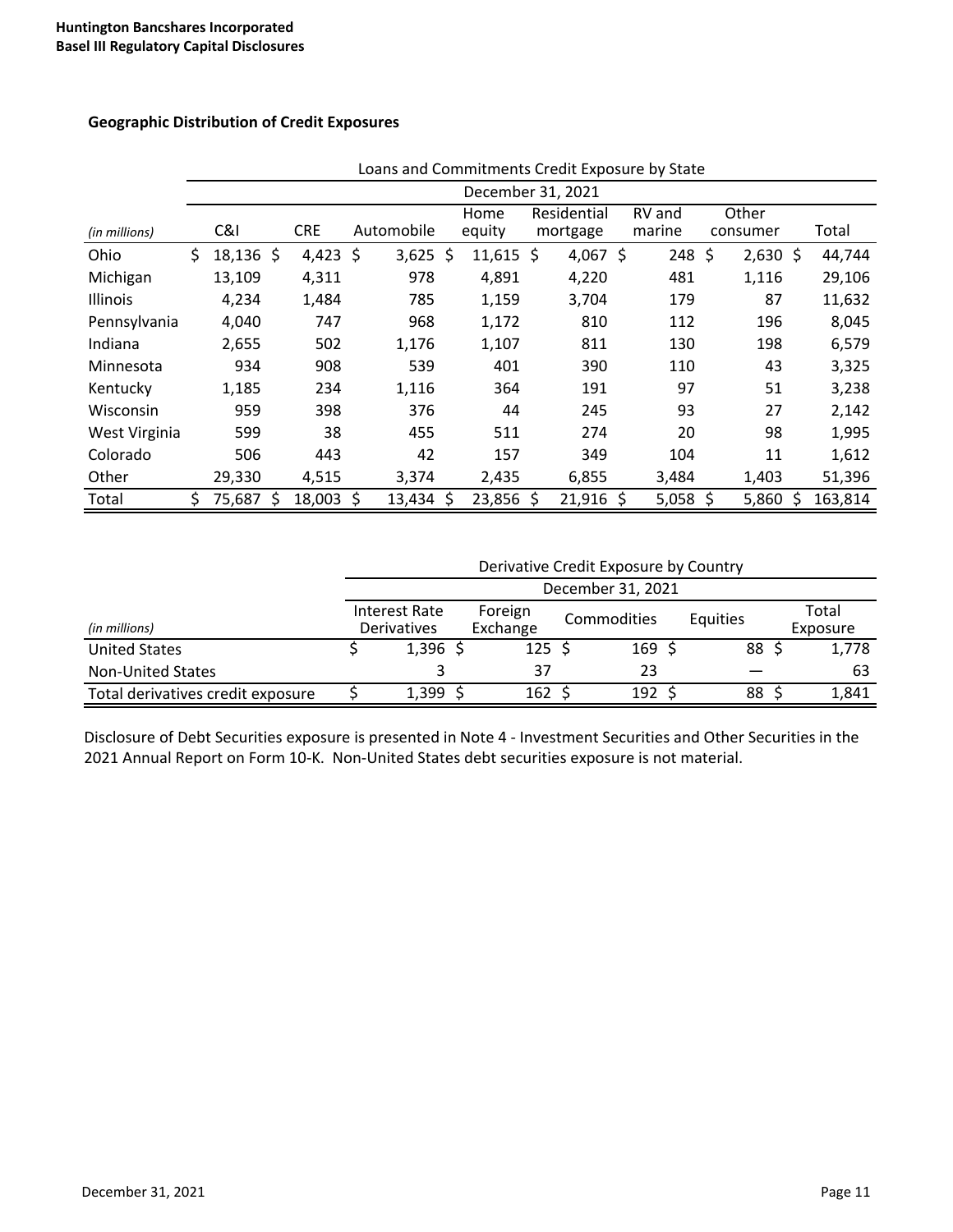|  |  |  | Distribution of Exposures by Industry Type, Categorized by Major Types of Credit Exposures |
|--|--|--|--------------------------------------------------------------------------------------------|
|  |  |  |                                                                                            |

|                                                               | Credit Exposure by Industry Category |            |                                   |            |  |         |  |  |  |  |  |
|---------------------------------------------------------------|--------------------------------------|------------|-----------------------------------|------------|--|---------|--|--|--|--|--|
|                                                               |                                      |            | December 31, 2021                 |            |  |         |  |  |  |  |  |
| (in millions)                                                 |                                      | Loans      | Unused<br>Commitments Derivatives |            |  | Total   |  |  |  |  |  |
| Real Estate and Rental and Leasing                            | \$                                   | 14,287 \$  | 3,850 \$                          | 399 \$     |  | 18,536  |  |  |  |  |  |
| Manufacturing                                                 |                                      | 7,401      | 5,137                             | 582        |  | 13,120  |  |  |  |  |  |
| <b>Retail Trade</b>                                           |                                      | 6,709      | 5,396                             |            |  | 12,105  |  |  |  |  |  |
| Finance and Insurance                                         |                                      | 4,595      | 3,779                             | 748        |  | 9,122   |  |  |  |  |  |
| <b>Wholesale Trade</b>                                        |                                      | 4,067      | 2,334                             |            |  | 6,401   |  |  |  |  |  |
| <b>Health Care and Social Assistance</b>                      |                                      | 4,733      | 1,629                             |            |  | 6,362   |  |  |  |  |  |
| <b>Accommodation and Food Services</b>                        |                                      | 3,778      | 441                               |            |  | 4,219   |  |  |  |  |  |
| <b>Transportation and Warehousing</b>                         |                                      | 3,096      | 650                               |            |  | 3,746   |  |  |  |  |  |
| Professional, Scientific, and Technical Services              |                                      | 1,975      | 1,602                             |            |  | 3,577   |  |  |  |  |  |
| Construction                                                  |                                      | 1,980      | 1,422                             |            |  | 3,402   |  |  |  |  |  |
| <b>Other Services</b>                                         |                                      | 2,119      | 1,000                             |            |  | 3,119   |  |  |  |  |  |
| <b>Utilities</b>                                              |                                      | 932        | 1,168                             |            |  | 2,100   |  |  |  |  |  |
| Admin./Support/Waste Mgmt. and Remediation<br>Services        |                                      | 1,285      | 479                               |            |  | 1,764   |  |  |  |  |  |
| Arts, Entertainment, and Recreation                           |                                      | 1,495      | 337                               |            |  | 1,832   |  |  |  |  |  |
| Information                                                   |                                      | 870        | 692                               |            |  | 1,562   |  |  |  |  |  |
| Mining, Quarrying, and Oil and Gas Extraction                 |                                      | 358        | 606                               | 98         |  | 1,062   |  |  |  |  |  |
| <b>Educational Services</b>                                   |                                      | 657        | 215                               |            |  | 872     |  |  |  |  |  |
| <b>Public Administration</b>                                  |                                      | 713        | 67                                |            |  | 780     |  |  |  |  |  |
| Agriculture, Forestry, Fishing and Hunting                    |                                      | 453        | 100                               |            |  | 553     |  |  |  |  |  |
| Management of Companies and Enterprises                       |                                      | 130        | 37                                |            |  | 167     |  |  |  |  |  |
| Unclassified/Other                                            |                                      | 352        | 764                               | 14         |  | 1,130   |  |  |  |  |  |
| Total commercial credit exposure by industry category         |                                      | 61,985     | 31,705                            | 1,841      |  | 95,531  |  |  |  |  |  |
| Automobile                                                    |                                      | 13,434     |                                   |            |  | 13,434  |  |  |  |  |  |
| Home Equity                                                   |                                      | 10,550     | 13,306                            |            |  | 23,856  |  |  |  |  |  |
| Residential mortgage                                          |                                      | 20,596     | 1,320                             |            |  | 21,916  |  |  |  |  |  |
| RV and marine finance                                         |                                      | 5,058      |                                   |            |  | 5,058   |  |  |  |  |  |
| Other consumer loans                                          |                                      | 1,973      | 3,887                             |            |  | 5,860   |  |  |  |  |  |
| Total Loans, commitments, and derivatives credit<br>exposures | \$                                   | 113,596 \$ | $50,218$ \$                       | $1,841$ \$ |  | 165,655 |  |  |  |  |  |

Disclosure of Debt Securities exposure by type is presented in Note 4 - Investment Securities and Other Securities in the 2021 Annual Report on Form 10-K.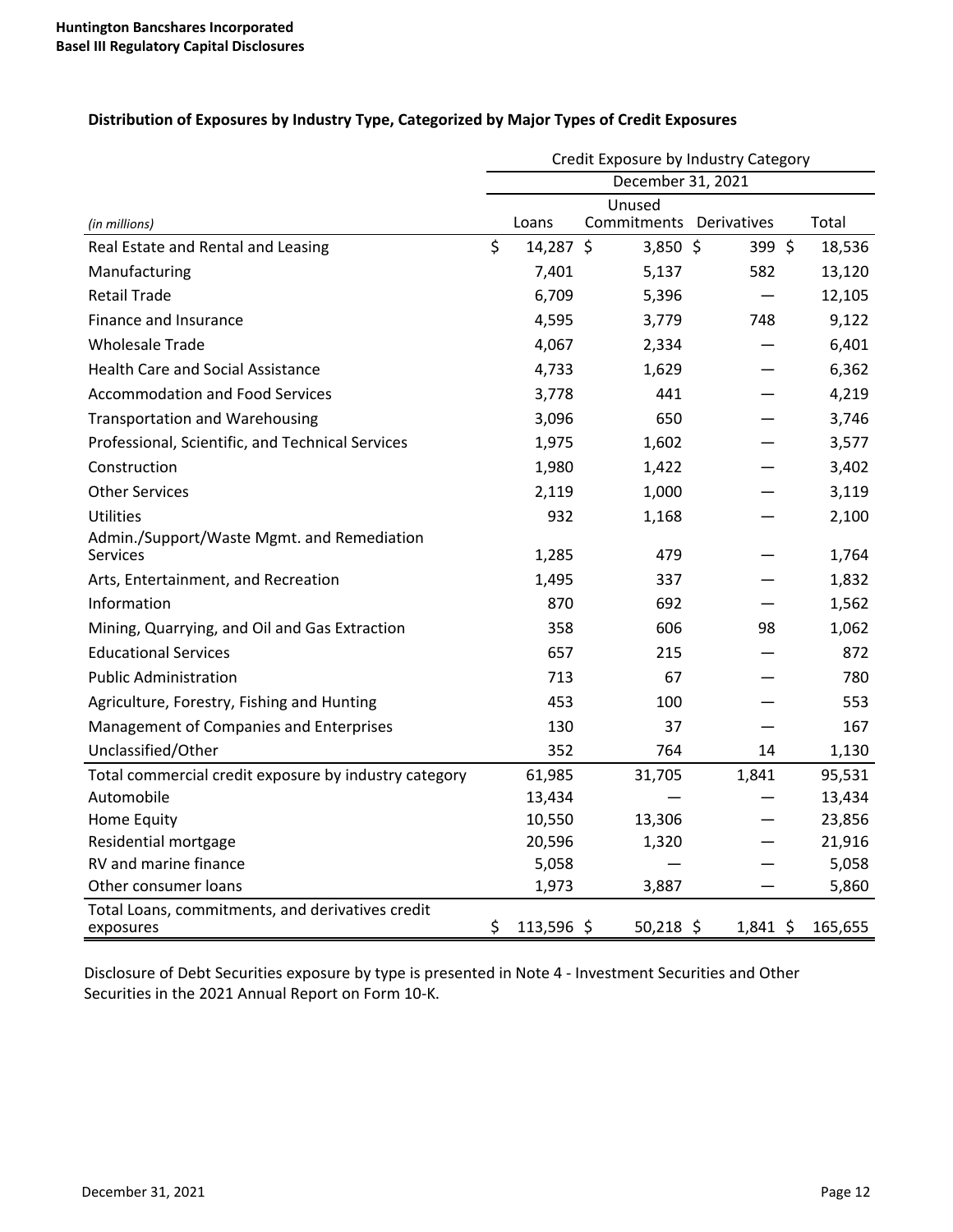## Nonaccrual or Past Due Loans by Major Industry or Counterparty Type and Charge-off Information

Disclosures of amounts of nonaccrual loans for which there was a related allowance under GAAP and amounts of nonaccrual loans for which there was no related allowance under GAAP are presented in Note 5 - Loans and Leases in the 2021 Annual Report on Form 10-K.

Discussion of HBI's charge-offs during the period is presented in MD&A Table 11 – Net Loan and Lease Chargeoffs in the 2021 Annual Report on Form 10-K.

Disclosures on the amount of loans past due 90 days and on nonaccrual, and loans past due 90 days and still accruing are presented in Note 5 - Loans and Leases in the 2021 Annual Report on Form 10-K.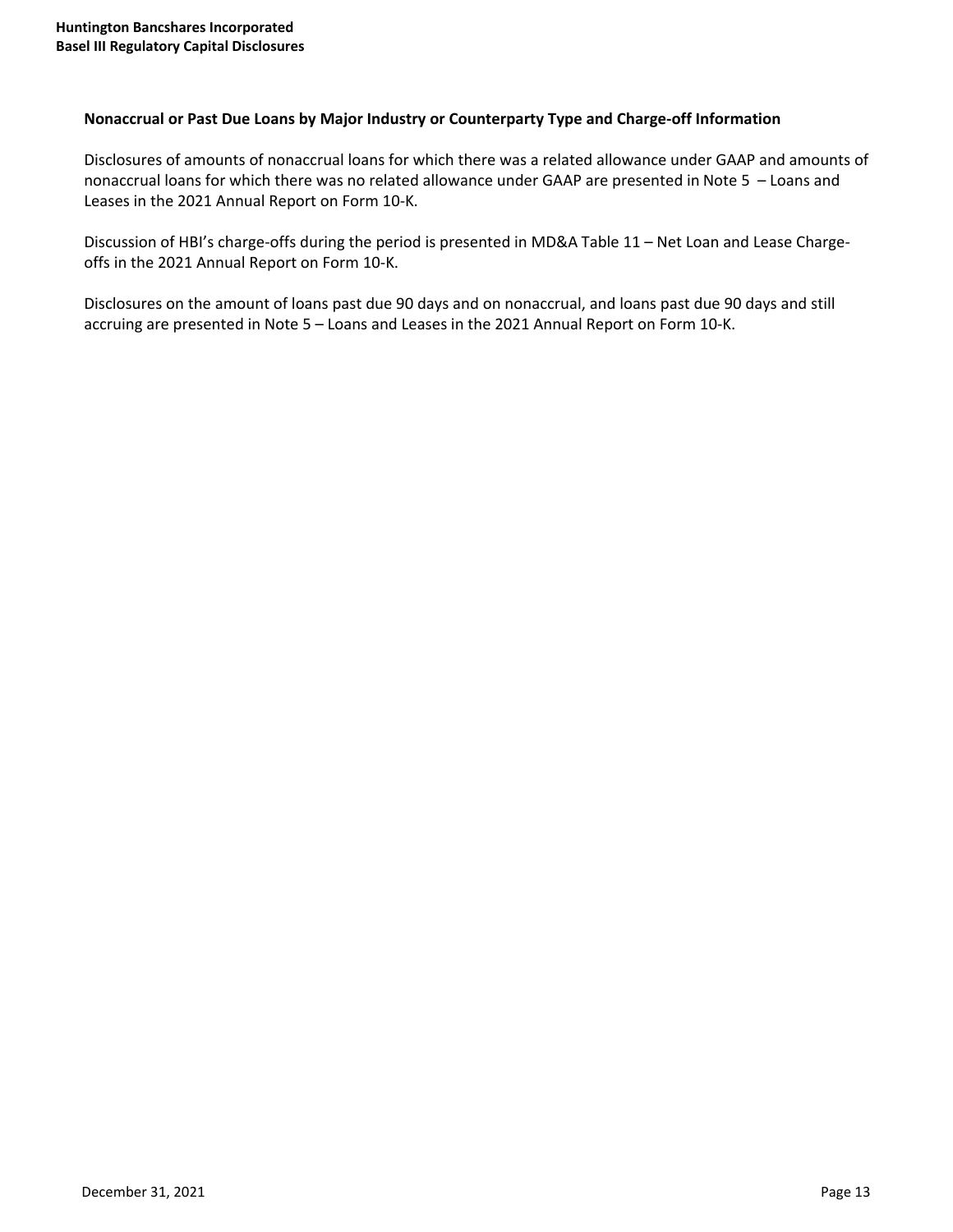|               | Nonaccrual loans with no related allowance recorded |               |            |            |  |        |             |        |           |          |
|---------------|-----------------------------------------------------|---------------|------------|------------|--|--------|-------------|--------|-----------|----------|
|               | December 31, 2021                                   |               |            |            |  |        |             |        |           |          |
|               |                                                     |               |            |            |  | Home   | Residential | RV and | Lease     |          |
| (in millions) |                                                     | C&l           | <b>CRE</b> | Automobile |  | Equity | mortgage    | marine | Financing | Total    |
| State:        |                                                     |               |            |            |  |        |             |        |           |          |
| Minnesota     | \$                                                  |               | 41, 5      |            |  |        |             | Ś      |           | \$<br>41 |
| Illinois      |                                                     |               | 23         |            |  |        |             |        |           | 23       |
| Michigan      |                                                     | 21            |            |            |  |        |             |        | 2         | 21       |
| Ohio          |                                                     | 18            |            |            |  |        |             |        | 1         | 18       |
| Colorado      |                                                     | 5             |            |            |  |        |             |        |           | 5        |
| Wisconsin     |                                                     | 3             |            |            |  |        |             |        |           | 3        |
| Pennsylvania  |                                                     |               |            |            |  |        |             |        |           |          |
| Indiana       |                                                     |               |            |            |  |        |             |        |           |          |
| Kentucky      |                                                     |               |            |            |  |        |             |        |           |          |
| West Virginia |                                                     |               |            |            |  |        |             |        |           |          |
| Other         |                                                     | 34            | 16         |            |  |        |             |        |           | 50       |
| Total         |                                                     | $\zeta$<br>81 | 80         | $\zeta$    |  |        |             |        | 3         | 164      |

## **Nonaccrual Loans by Geographic Distribution**

|               | Nonaccrual loans with related allowance recorded |            |          |            |    |            |             |         |                |       |
|---------------|--------------------------------------------------|------------|----------|------------|----|------------|-------------|---------|----------------|-------|
|               | December 31, 2021                                |            |          |            |    |            |             |         |                |       |
|               |                                                  |            |          |            |    | Home       | Residential | RV and  | Lease          |       |
| (in millions) | C&I                                              | <b>CRE</b> |          | Automobile |    | Equity     | mortgage    | marine  | Financing      | Total |
| State:        |                                                  |            |          |            |    |            |             |         |                |       |
| Ohio          | 69, 5                                            |            | $3\;$ \$ | $1\,$ \$   |    | $36 \;$ \$ | 49\$        |         | \$<br>$1\;$ \$ | 159   |
| Michigan      | 108                                              | 9          |          |            |    | 11         | 13          |         | 1              | 142   |
| Illinois      | 10                                               |            |          |            |    | 6          | 13          |         | 1              | 30    |
| Indiana       | 17                                               | 2          |          |            |    | 3          | 8           |         |                | 30    |
| Pennsylvania  | 11                                               |            |          |            |    | 6          | 5           |         |                | 24    |
| Wisconsin     | 10                                               |            |          |            |    |            |             |         |                | 13    |
| West Virginia | 2                                                |            |          |            |    | 3          | 3           |         |                | 8     |
| Minnesota     |                                                  |            |          |            |    |            |             |         |                | 5     |
| Colorado      | 3                                                |            |          |            |    |            |             |         |                | 5     |
| Kentucky      |                                                  |            |          |            |    |            | 2           |         |                | 5     |
| Other         | 58                                               | 8          |          |            |    | 9          | 14          | 1       | 40             | 131   |
| Total         | 289                                              | \$<br>24   | \$       | 3          | \$ | 79         | \$<br>111   | \$<br>1 | \$<br>45       | 552   |

# **Reconciliation of Changes in ACL**

Reconciliation of changes in the Allowance for Credit Losses is presented in Note 6 - Allowance For Credit Losses in the 2021 Annual Report on Form 10-K.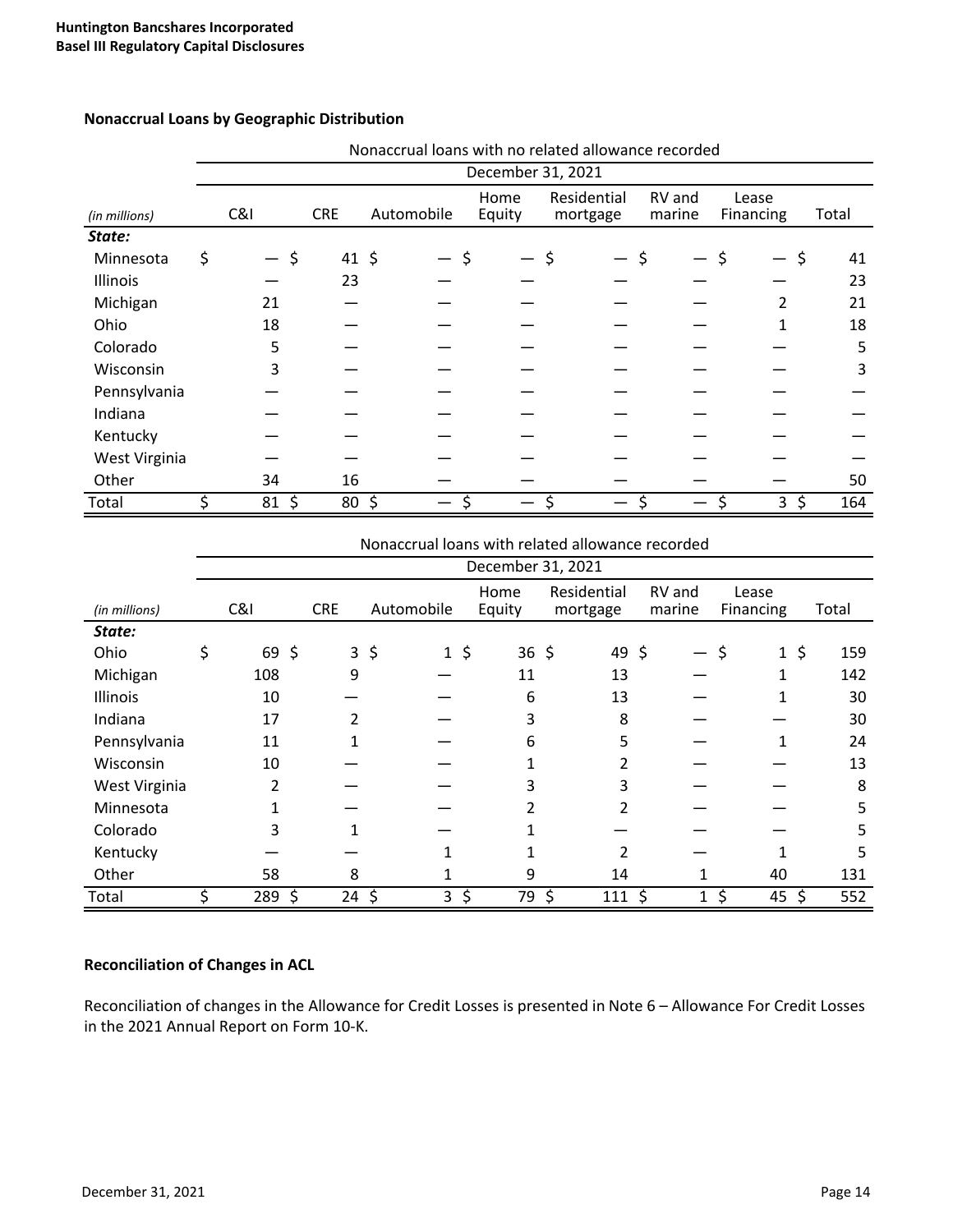|                                    | Credit Exposure by Maturity |                |  |           |              |               |
|------------------------------------|-----------------------------|----------------|--|-----------|--------------|---------------|
|                                    | December 31, 2021           |                |  |           |              |               |
|                                    |                             |                |  |           |              |               |
| (in millions)                      |                             | 1 Year or Less |  | Years     | Over 5 Years | Total         |
| Loans and commitments              |                             |                |  |           |              |               |
| C&I                                | \$                          | 27,668 \$      |  | 40,739 \$ | $7,280$ \$   | 75,687        |
| <b>CRE</b>                         |                             | 2,115          |  | 12,701    | 3,187        | 18,003        |
| Automobile                         |                             | 207            |  | 7,852     | 5,375        | 13,434        |
| Home equity                        |                             | 151            |  | 1,327     | 22,378       | 23,856        |
| Residential mortgage               |                             | 1,493          |  | 99        | 20,324       | 21,916        |
| RV and marine finance              |                             | 2              |  | 96        | 4,960        | 5,058         |
| Other consumer                     |                             | 986            |  | 3,295     | 1,579        | 5,860         |
| <b>Total loans and commitments</b> |                             | 32,622         |  | 66,109    | 65,083       | 163,814       |
| Debt securities                    |                             | 376            |  | 2,042     | 38,489       | 40,907        |
| Derivatives                        |                             | 637            |  | 761       | 443          | 1,841         |
| Total credit exposure by maturity  |                             | $33,635$ \$    |  | 68,912 \$ | 104,015      | 206,562<br>-S |

# **Remaining Contractual Portfolio Maturity, Categorized by Credit Exposure**

For additional information on credit exposures, see the 2021 Fourth Quarter FR Y-9C, and Note 5 - Loans and Leases and Note 20 – Derivative Financial Instruments in the 2021 Annual Report on Form 10-K.

#### *General Disclosure for Counterparty Credit Risk-Related Exposures*

We offer risk management products that enable customers to hedge various forms of financial risks including interest rate risk, foreign currency translation risk and commodity price risk. Huntington's product suite enables customers to better control business risk and deepens relationships.

Prior to executing an OTC transaction, the financial strength of a potential counterparty is established using a risk rating methodology approved by the Credit Policy and Strategy Committee. The methodology is the same as that used to make lending decisions for commercial customers and similar for financial institution counterparties. Credit ratings are developed and exposure limits are established no less than annually that reflects our assessment of the financial strength of the counterparty.

The Bank uses an internal model to determine the potential future exposure ("PFE") of OTC derivatives which is used to calculate the total credit exposure. As Huntington is subject to the Standardized Approach, RWA for OTC derivatives are determined using the methodology prescribed in the Final Rule for calculating PFE, and not our internal model.

To mitigate our exposure, collateral agreements are required for financial institution counterparties. These agreements consist of industry standard contracts (ISDA and Credit Support Annex agreements) that detail such terms as collateral requirements, acceptable collateral types, an unambiguous method for valuing collateral, as well as 'haircuts.' Daily collateral management activities are performed by a specialized Corporate Treasury team according to the legally enforceable contracts. The primary types of collateral taken in these contracts include cash, U.S. T-Bill, U.S. T-Note, U.S. T-Bond, and U.S. Government Agency Securities.

Collateral agreements are not dependent on the credit ratings of the Bank or its counterparties. Rather, existing collateral agreements require Huntington and counterparty institutions to maintain 'well-capitalized' status (by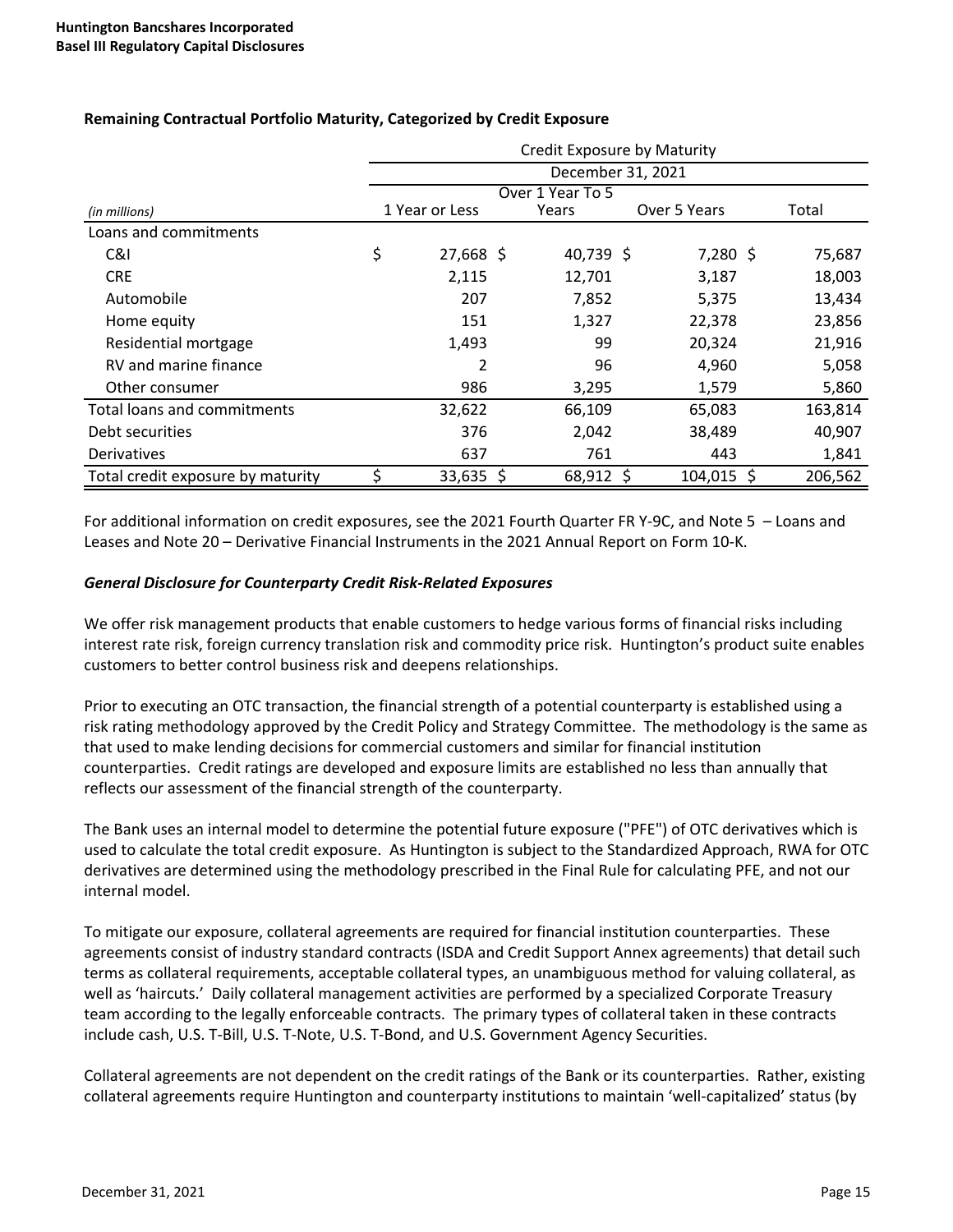regulatory standards). Failure to maintain 'well-capitalized' status is considered an early termination event and will likely result in a termination of the relationship.

Consistent with GAAP, an allowance is established to reflect the potential for losses associated with customer's unrealized losses on OTC contracts. A two-year cumulative probability of default metric is multiplied by unrealized customer losses to reflect a loss emergence period of two years.

| (in millions)                                        | December 31,<br>2021 |       |  |
|------------------------------------------------------|----------------------|-------|--|
| <b>OTC Derivatives</b>                               |                      |       |  |
| <b>Gross Positive Fair Value</b>                     | \$                   | 852   |  |
| Net Unsecured Credit Exposure <sup>(1)</sup>         |                      | 1,649 |  |
| <b>Collateral Held:</b>                              |                      |       |  |
| Cash                                                 | \$                   | 109   |  |
| <b>Securities</b>                                    |                      | 78    |  |
| <b>Credit Equivalent Amount</b>                      |                      | 1,114 |  |
| Notional Amount of Credit Derivatives <sup>(2)</sup> |                      |       |  |
| <b>Purchased Protection</b>                          | \$                   | 2,809 |  |
| Sold Protection                                      |                      | 1,188 |  |
| <b>Total Notional of Credit Derivatives</b>          | \$                   | 3,997 |  |

(1) Represents the amount of credit exposure, calculated using internal models, that is reduced due to the netting of offsetting positive and negative exposures where a valid master netting agreement exists, and collateral held.

(2) Includes Credit Participation Swaps.

The Bank periodically enters into credit participation swaps to transfer counterparty credit risk related to interest rate swaps to (or selling) and from (or purchasing) other financial institutions. Under the terms of these agreements, the "participating or purchasing bank" receives a fee from the "lead or selling bank" in exchange for the guarantee of reimbursements if the customer defaults on an interest rate swap. The interest rate swap is transacted such that any and all exchanges of interest payments (favorable and unfavorable) are made between the lead bank and the customer. In the event of an early termination of the swap and the customer is unable to make the required close out payment, the participating bank assumes that obligation and is required to make this payment.

# *Credit Risk Mitigation*

Discussion of HBI's credit risk mitigation policies and processes is presented in the Credit Risk section of MD&A in the 2021 Annual Report on Form 10-K.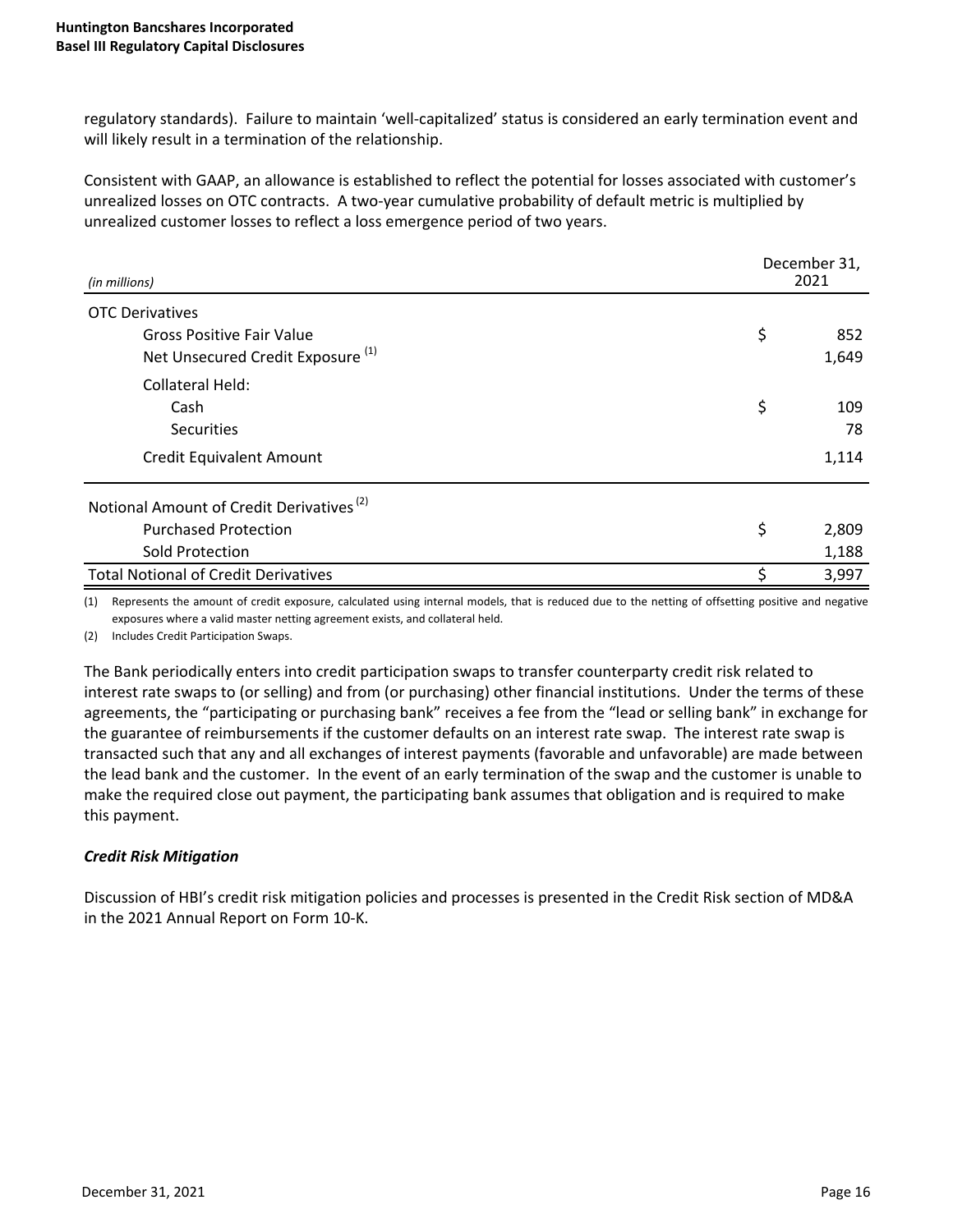#### **Exposures covered by eligible financial collateral after application of haircuts:**

| (in millions)                   | December 31, 2021 |
|---------------------------------|-------------------|
| <b>Exposure Type</b>            |                   |
| Loans and leases <sup>(1)</sup> | 1,394             |
| Derivatives <sup>(2)</sup>      | 187               |
| Repo-style transactions         | 333               |
| Letters of Credit               | 34                |
| Total                           | 1,948             |

(1) Includes all financial collateral held against loans and leases, without consideration of whether the financial collateral is recognized for the purpose of reducing capital requirements.

(2) Includes Derivatives, Investing, and Trading Activities

#### Exposures covered by guarantees and credit derivatives with associated risk weighted amount:

| (in millions)                     | December 31, 2021      |                                             |       |  |  |
|-----------------------------------|------------------------|---------------------------------------------|-------|--|--|
| <b>Exposure Type</b>              | <b>Exposure Amount</b> | <b>Risk Weighted</b><br><b>Asset Amount</b> |       |  |  |
| AFS/HTM Securities <sup>(1)</sup> |                        | $36,137$ \$                                 | 4,046 |  |  |
| Loans                             |                        | 3,388                                       | 327   |  |  |
| Letters of Credit                 |                        | 20                                          | 4     |  |  |
| Other <sup>(2)</sup>              |                        | 27                                          | 6     |  |  |
| Total                             |                        | 39,572                                      | 4,383 |  |  |

(1) Includes U.S. Government Agencies and Government Sponsored Entity Securities.

(2) Includes Credit Participation Swaps Sold.

#### *Securitizations*

As of December 31, 2021, Huntington no longer has any auto loan securitization exposures, which resulted from the acquisition of TCF Financial Corporation. As part of the acquisition, Huntington acquired \$20 million of restricted cash held by the trustee, which was risk-weighted at 1250%. The restricted cash was held in the event charge-offs on the securitized auto loan portfolio exceeded the expected amount. If that amount was not exceeded, the cash would revert to Huntington at the end of the securitization. During the third quarter, the securitization had ended, and as such, the restricted cash reverted back to Huntington.

See Note 1 - Significant Accounting Policies to the Consolidated Financial Statements included in our 2021 Annual Report on Form 10-K for our accounting policy on transfer of financial assets and securitizations.

#### *Equities not Subject to Market Risk Capital Rules*

Equity investments held at HBI include marketable equity securities, private equity investments, and other equity investments classified within other assets.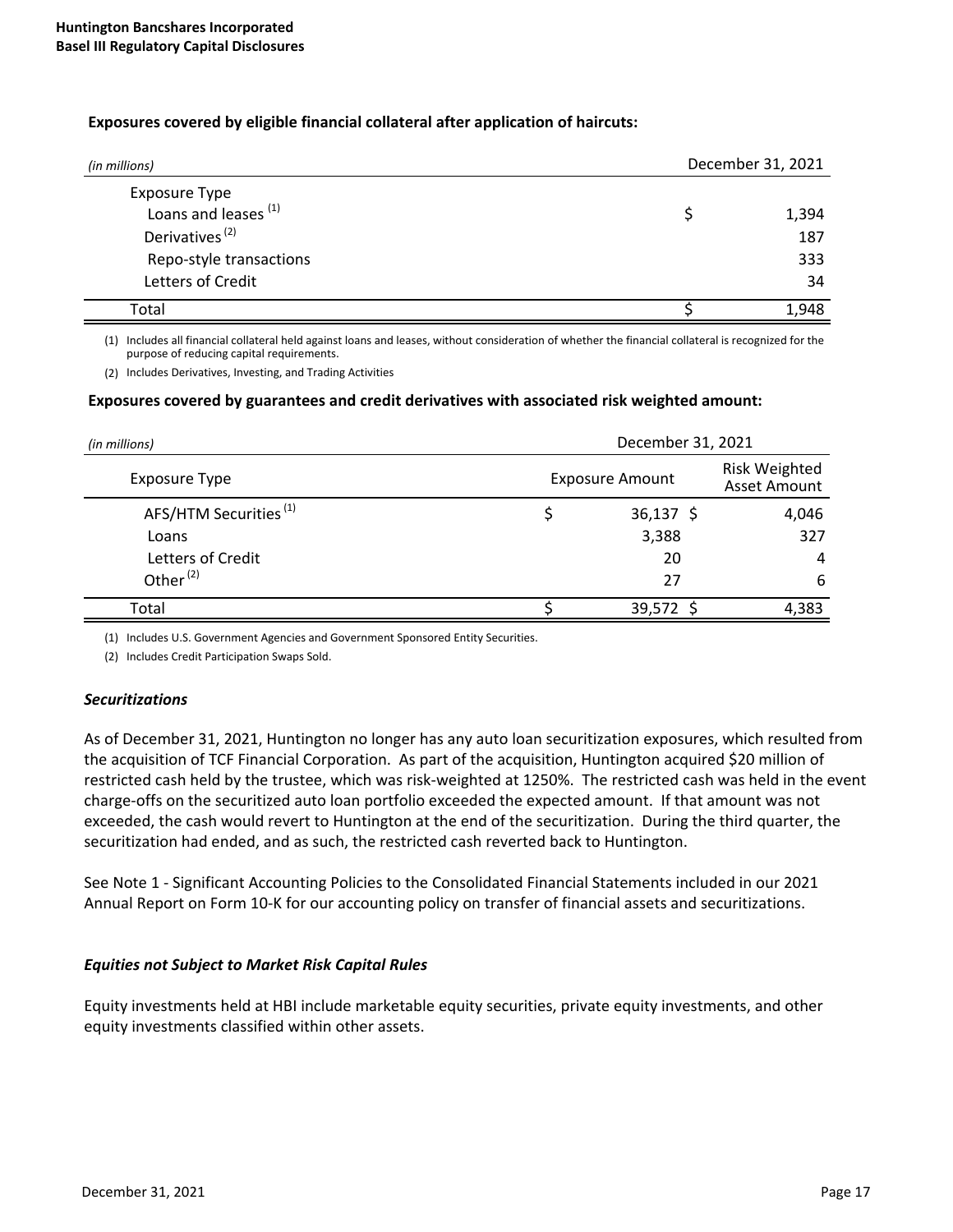Non-marketable equity securities are recorded at historical cost, and marketable equity securities are carried at fair value with unrealized net gains or losses reported within income. Low Income Housing Tax Credit investments are included in other assets and the majority of these investments are accounted for using the proportional amortization method. Investments that do not meet the requirements of the proportional amortization method and other miscellaneous equity investments are generally accounted for using the equity method. 

## **Summary of Equity Investment Exposures**

Huntington's equity exposures not subject to the Market Risk rule include the following investments:

- Low Income Housing Tax Credit Investments see Note 21 VIEs in our 2021 Annual Report on Form 10-K for additional information on affordable housing tax credit investments.
- Other Miscellaneous Equity Investments New Market Tax Credit Investments, Historic Tax Credit Investments, Small Business Investment Companies, Rural Business Investment Companies, certain equity method investments and other miscellaneous investments.
- Federal Reserve Bank and Federal Home Loan Bank stock, which are considered equity exposures under the regulatory capital framework.

|                                                | December 31, 2021 |                  |                        |       |
|------------------------------------------------|-------------------|------------------|------------------------|-------|
| (in millions)                                  |                   | <b>Nonpublic</b> | <b>Publicly Traded</b> | Total |
| Amortized cost                                 |                   | $2,493$ \$       | $21 \div$              | 2,514 |
| Unrealized gains/losses                        |                   |                  | (7)                    |       |
| Latent revaluation gains/losses <sup>(1)</sup> |                   |                  |                        |       |
| Fair value                                     |                   | $2,493$ \$       | 14                     | 2,507 |

#### **Equity Securities Not Subject to Market Risk Rule:**

(1) The unrealized gains/(losses) not recognized either in the balance sheet or through earnings.

There were no net realized gains or losses arising from sales and liquidations of equity investments for the quarter ended December 31, 2021.

# Capital Requirements for Equity Securities Not Subject to Market Risk Rule:

|                            | December 31, 2021 |                   |                             |  |  |
|----------------------------|-------------------|-------------------|-----------------------------|--|--|
| (in millions)              |                   | Exposure          | <b>Risk Weighted Assets</b> |  |  |
| 0%                         |                   | $512 \; \text{S}$ |                             |  |  |
| 20%                        |                   | 52                | 10                          |  |  |
| 100%                       |                   | 1,950             | 1,950                       |  |  |
| Full look-through approach |                   |                   |                             |  |  |
| Total                      |                   | $2,514$ \$        | 1,960                       |  |  |

# *Interest Rate Risk for Non-Trading Activities*

Disclosure is presented in the Interest Rate Risk portion of the Market Risk section of MD&A in the 2021 Annual Report on Form 10-K.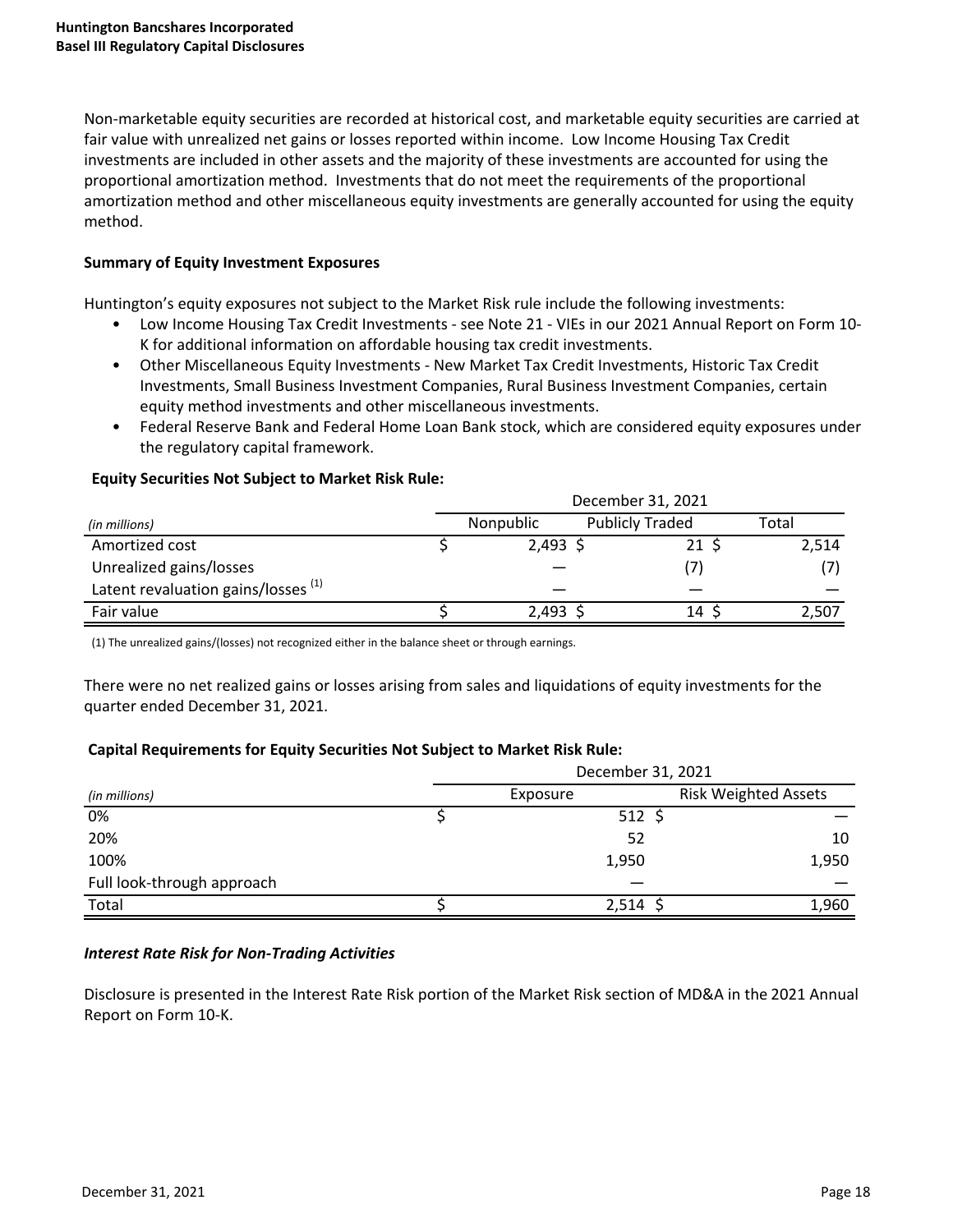## *Appendix A* **Huntington Bancshares Incorporated Basel III Regulatory Capital Disclosures December 31, 2021**

| <b>Table</b> | <b>Disclosure Requirement</b>                                                                                                                                                                                                                                             | <b>Disclosure Location</b>                                                                                                |
|--------------|---------------------------------------------------------------------------------------------------------------------------------------------------------------------------------------------------------------------------------------------------------------------------|---------------------------------------------------------------------------------------------------------------------------|
|              | 1. Scope of Application                                                                                                                                                                                                                                                   |                                                                                                                           |
| Qualitative  |                                                                                                                                                                                                                                                                           |                                                                                                                           |
| А            | The name of the top corporate entity in the group to which the<br>Risk Based Capital Standards apply.                                                                                                                                                                     | <b>Basel III Regulatory Capital Disclosures:</b><br>Introduction and Scope of Application                                 |
| B            | A brief description of the differences in the basis for consolidating<br>entities for accounting and regulatory purposes, with a description<br>of those entities:                                                                                                        | Not applicable. HBI does not have<br>differences in the basis of consolidation for<br>accounting and regulatory purposes. |
|              | (1) That are fully consolidated;                                                                                                                                                                                                                                          |                                                                                                                           |
|              | (2) That are deconsolidated and deducted from total capital;                                                                                                                                                                                                              |                                                                                                                           |
|              | (3) For which the total capital requirement is deducted; and                                                                                                                                                                                                              |                                                                                                                           |
|              | (4) That are neither consolidated nor deducted (for example,<br>where the investment in the entity is assigned a risk weight<br>in accordance with this subpart).                                                                                                         |                                                                                                                           |
| C            | Any restrictions, or other major impediments, on transfer of funds Basel III Regulatory Capital Disclosures:<br>or total capital within the group.                                                                                                                        | Scope of Application                                                                                                      |
| Quantitative |                                                                                                                                                                                                                                                                           |                                                                                                                           |
| D            | The aggregate amount of surplus capital of insurance subsidiaries<br>included in the total capital of the consolidated group.                                                                                                                                             | <b>Basel III Regulatory Capital Disclosures:</b><br>Scope of Application                                                  |
| Ε            | The aggregate amount by which actual total capital is less than the Basel III Regulatory Capital Disclosures:<br>minimum total capital requirement in all subsidiaries, with total<br>capital requirements and the name(s) of the subsidiaries with such<br>deficiencies. | Scope of Application                                                                                                      |
|              | 2. Capital Structure                                                                                                                                                                                                                                                      |                                                                                                                           |
| Qualitative  |                                                                                                                                                                                                                                                                           |                                                                                                                           |
| A            | Summary information on the terms and conditions of the main<br>features of all regulatory capital instruments.                                                                                                                                                            | <b>Basel III Regulatory Capital Disclosures:</b><br>Capital Structure                                                     |
|              |                                                                                                                                                                                                                                                                           | 2021 Annual Report on Form 10-K                                                                                           |
|              |                                                                                                                                                                                                                                                                           | (1) Note 11 - Borrowings                                                                                                  |
|              |                                                                                                                                                                                                                                                                           | (2) Note 13 - Shareholders' Equity                                                                                        |
| Quantitative |                                                                                                                                                                                                                                                                           |                                                                                                                           |
| B            | The amount of common equity Tier 1 capital, with separate<br>disclosure of:                                                                                                                                                                                               | <b>Basel III Regulatory Capital Disclosures:</b><br>Capital Structure                                                     |
|              | (1) Common stock and related surplus;                                                                                                                                                                                                                                     |                                                                                                                           |
|              | (2) Retained earnings;                                                                                                                                                                                                                                                    |                                                                                                                           |
|              | (3) Common equity minority interest;                                                                                                                                                                                                                                      |                                                                                                                           |
|              | (4) AOCI; and                                                                                                                                                                                                                                                             |                                                                                                                           |
|              | (5) Regulatory adjustments and deductions made to common<br>equity Tier 1 capital                                                                                                                                                                                         |                                                                                                                           |
| C            | The amount of Tier 1 capital, with separate disclosure of:                                                                                                                                                                                                                | <b>Basel III Regulatory Capital Disclosures:</b>                                                                          |
|              | (1) Additional Tier 1 capital elements, including additional Tier<br>1 capital instruments and Tier 1 minority interest not<br>included in common equity Tier 1 capital; and                                                                                              | Capital Structure                                                                                                         |
|              | (2) Regulatory adjustments and deductions made to Tier 1<br>capital.                                                                                                                                                                                                      |                                                                                                                           |
| D            | The amount of total capital, with separate disclosure of:                                                                                                                                                                                                                 | Basel III Regulatory Capital Disclosures:                                                                                 |
|              | (1) Tier 2 capital elements, including Tier 2 capital instruments<br>and total capital minority interest not included in Tier 1<br>capital; and                                                                                                                           | Capital Structure                                                                                                         |
|              | (2) Regulatory adjustments and deductions made to total<br>capital.                                                                                                                                                                                                       |                                                                                                                           |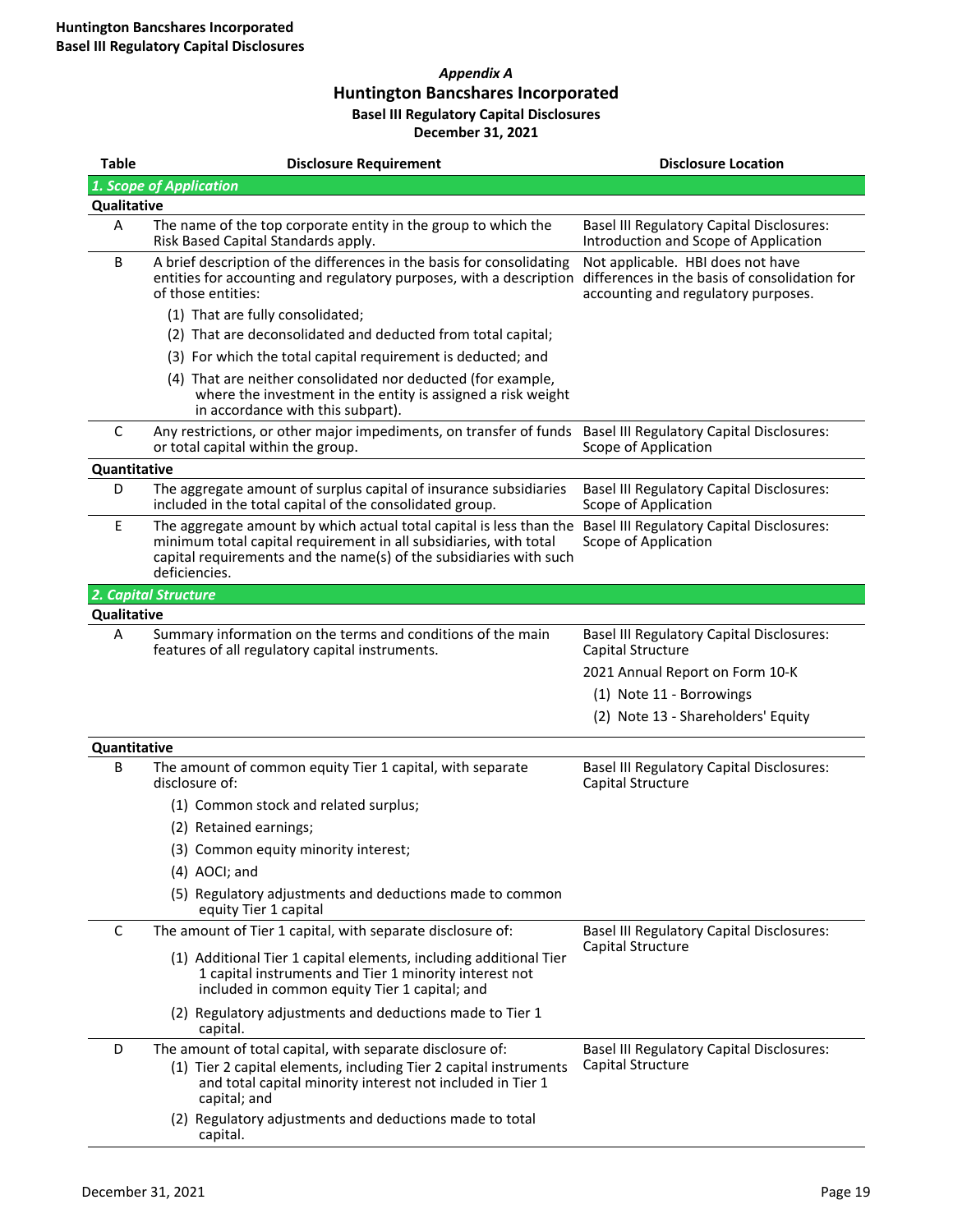| <b>Table</b> | <b>Disclosure Requirement</b>                                                                                                                                                                                                                                                                               | <b>Disclosure Location</b>                                                      |
|--------------|-------------------------------------------------------------------------------------------------------------------------------------------------------------------------------------------------------------------------------------------------------------------------------------------------------------|---------------------------------------------------------------------------------|
|              | 3. Capital Adequacy                                                                                                                                                                                                                                                                                         |                                                                                 |
| Qualitative  |                                                                                                                                                                                                                                                                                                             |                                                                                 |
| A            | A summary discussion of the bank holding company's approach to<br>assessing the adequacy of its capital to support current and future<br>activities.                                                                                                                                                        | Basel III Regulatory Capital Disclosures: Capital<br>Adequacy                   |
| Quantitative |                                                                                                                                                                                                                                                                                                             |                                                                                 |
| B            | Risk-weighted assets for:                                                                                                                                                                                                                                                                                   | Basel III Regulatory Capital Disclosures: Capital                               |
|              | (1) Exposures to sovereign entities;                                                                                                                                                                                                                                                                        | Adequacy                                                                        |
|              | (2) Exposures to certain supranational entities and MDBs;                                                                                                                                                                                                                                                   |                                                                                 |
|              | (3) Exposures to depository institutions, foreign banks, and<br>credit unions;                                                                                                                                                                                                                              |                                                                                 |
|              | (4) Exposures to PSEs;                                                                                                                                                                                                                                                                                      |                                                                                 |
|              | (5) Corporate exposures;                                                                                                                                                                                                                                                                                    |                                                                                 |
|              | (6) Residential mortgage exposures;                                                                                                                                                                                                                                                                         |                                                                                 |
|              | (7) Statutory multifamily mortgages and pre-sold construction<br>loans;                                                                                                                                                                                                                                     |                                                                                 |
|              | (8) HVCRE loans;                                                                                                                                                                                                                                                                                            |                                                                                 |
|              | (9) Past due loans;                                                                                                                                                                                                                                                                                         |                                                                                 |
|              | (10) Other assets;                                                                                                                                                                                                                                                                                          |                                                                                 |
|              | (11) Cleared transactions;                                                                                                                                                                                                                                                                                  |                                                                                 |
|              | (12) Default fund contributions;                                                                                                                                                                                                                                                                            |                                                                                 |
|              | (13) Unsettled transactions;                                                                                                                                                                                                                                                                                |                                                                                 |
|              | (14) Securitization exposures; and                                                                                                                                                                                                                                                                          |                                                                                 |
|              | (15) Equity exposures                                                                                                                                                                                                                                                                                       |                                                                                 |
| C            | Standardized market risk-weighted assets as calculated under<br>subpart F                                                                                                                                                                                                                                   | Basel III Regulatory Capital Disclosures: Capital<br>Adequacy                   |
| D            | Common equity Tier 1, Tier 1 and total risk-based capital ratios:                                                                                                                                                                                                                                           | Basel III Regulatory Capital Disclosures: Capital                               |
|              | (1) For the top consolidated group; and                                                                                                                                                                                                                                                                     | Adequacy                                                                        |
|              | (2) For each depository institution subsidiary.                                                                                                                                                                                                                                                             |                                                                                 |
| E            | Total standardized risk-weighted assets.                                                                                                                                                                                                                                                                    | Basel III Regulatory Capital Disclosures: Capital<br>Adequacy                   |
|              | <b>4. Capital Conservation Buffer</b>                                                                                                                                                                                                                                                                       |                                                                                 |
| Qualitative  |                                                                                                                                                                                                                                                                                                             |                                                                                 |
| A            | At least quarterly, the bank holding company must calculate and<br>publicly disclose the capital conservation buffer as described under<br>\$1.11.                                                                                                                                                          | Basel III Regulatory Capital Disclosures: Capital<br><b>Conservation Buffer</b> |
| Quantitative |                                                                                                                                                                                                                                                                                                             |                                                                                 |
| В            | At least quarterly, the bank holding company must calculate and<br>publicly disclose the eligible retained income of the bank holding<br>company, as described under §I.11.                                                                                                                                 | Basel III Regulatory Capital Disclosures: Capital<br><b>Conservation Buffer</b> |
| C            | At least quarterly, the bank holding company must calculate and<br>publicly disclose any limitations it has on distributions and<br>discretionary bonus payments resulting from the capital<br>conservation buffer framework described under §I.11, including<br>the maximum payout amount for the quarter. | Basel III Regulatory Capital Disclosures: Capital<br><b>Conservation Buffer</b> |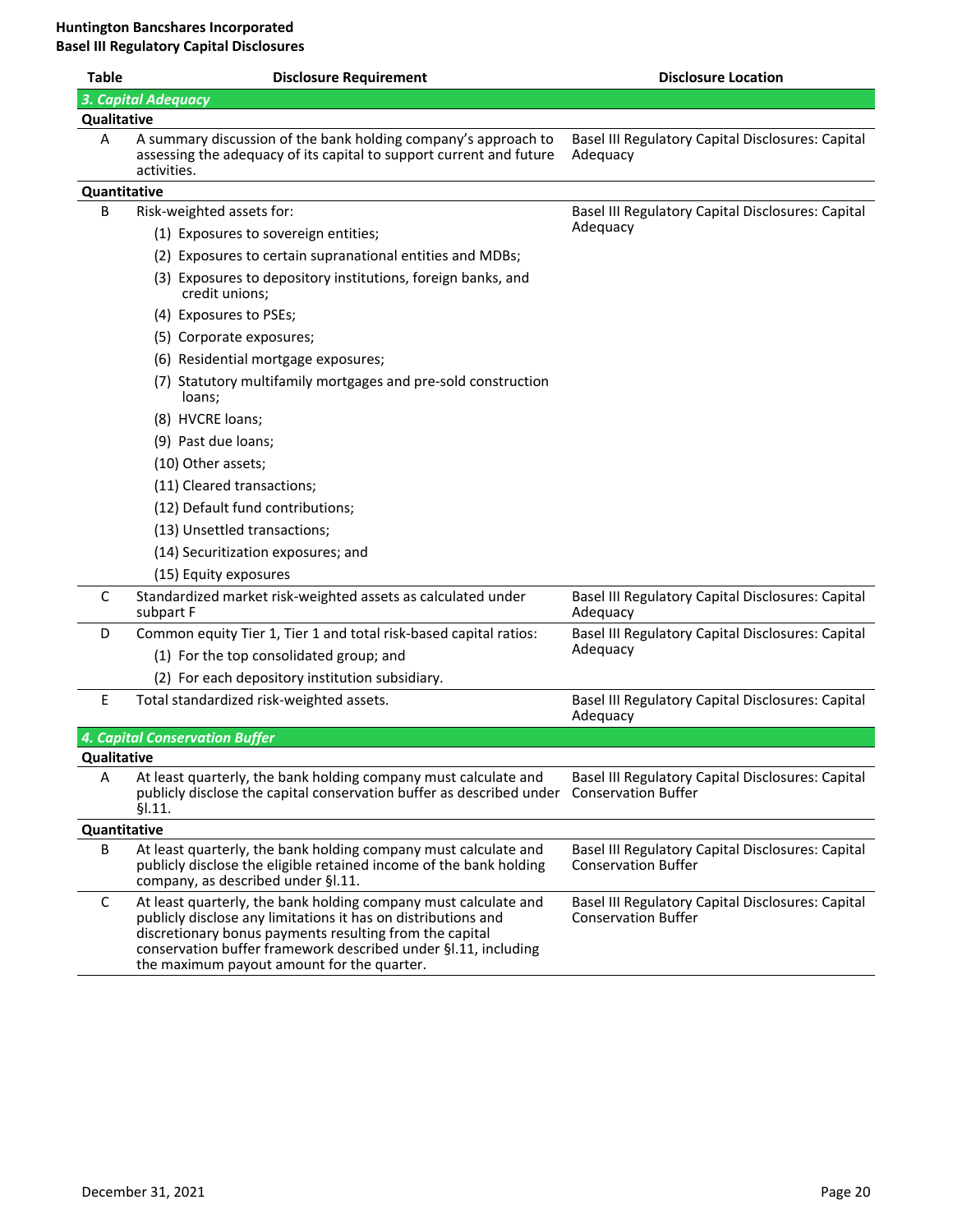| <b>Table</b> | <b>Disclosure Requirement</b>                                                                                                                                                                                                                                                                                                                                                                                                                                                                 | <b>Disclosure Location</b>                                                                                    |
|--------------|-----------------------------------------------------------------------------------------------------------------------------------------------------------------------------------------------------------------------------------------------------------------------------------------------------------------------------------------------------------------------------------------------------------------------------------------------------------------------------------------------|---------------------------------------------------------------------------------------------------------------|
|              | 5. Credit Risk: General Disclosures                                                                                                                                                                                                                                                                                                                                                                                                                                                           |                                                                                                               |
| Qualitative  |                                                                                                                                                                                                                                                                                                                                                                                                                                                                                               |                                                                                                               |
| Α            | The general qualitative disclosure requirement with respect to<br>credit risk (excluding counterparty credit risk disclosed in<br>accordance with Table 6), including the:                                                                                                                                                                                                                                                                                                                    | Basel III Regulatory Capital Disclosures: Credit<br><b>Risk - General Discussions</b>                         |
|              | (1) Policy for determining past due or delinquency status;                                                                                                                                                                                                                                                                                                                                                                                                                                    | 2021 Annual Report on Form 10-K                                                                               |
|              | (2) Policy for placing loans on nonaccrual;                                                                                                                                                                                                                                                                                                                                                                                                                                                   | (1) Note 1 - Significant Accounting Policies                                                                  |
|              | (3) Policy for returning loans to accrual status;                                                                                                                                                                                                                                                                                                                                                                                                                                             | (2) Risk Management and Capital section of                                                                    |
|              | (4) Definition of and policy for identifying impaired loans (for<br>financial accounting purposes);                                                                                                                                                                                                                                                                                                                                                                                           | MD&A                                                                                                          |
|              | (5) Description of the methodology that the bank holding<br>company uses to estimate its allowance for loan and lease<br>losses, including statistical methods used where applicable:                                                                                                                                                                                                                                                                                                         | (3) Note 6 - Allowance for Credit Losses                                                                      |
|              | (6) Policy for charging-off uncollectible amounts; and                                                                                                                                                                                                                                                                                                                                                                                                                                        | (4) Credit risk section of MD&A                                                                               |
|              | (7) Discussion of the bank holding company's credit risk<br>management policy.                                                                                                                                                                                                                                                                                                                                                                                                                |                                                                                                               |
| Quantitative |                                                                                                                                                                                                                                                                                                                                                                                                                                                                                               |                                                                                                               |
| B            | Total credit risk exposures and average credit risk exposures, after<br>accounting offsets in accordance with GAAP, without taking into<br>account the effects of credit risk mitigation techniques (for<br>example, collateral and netting not permitted under GAAP), over<br>the period categorized by major types of credit exposure. For<br>example, banks could use categories similar to that used for<br>financial statement purposes. Such categories might include, for<br>instance: | Basel III Regulatory Capital Disclosures: Credit<br><b>Risk - General Discussions</b>                         |
|              | (1) Loans, off-balance sheet commitments, and other non-<br>derivative off-balance sheet exposures;                                                                                                                                                                                                                                                                                                                                                                                           | 2021 Annual Report on Form 10-K                                                                               |
|              | (2) Debt securities; and                                                                                                                                                                                                                                                                                                                                                                                                                                                                      | (1) Note 4 - Investment Securities and Other                                                                  |
|              | (3) OTC derivatives                                                                                                                                                                                                                                                                                                                                                                                                                                                                           | Securities<br>(2) Note 6 - Allowance for Credit Losses                                                        |
| C            | Geographic distribution of exposures, categorized in significant<br>areas by major types of credit exposure.                                                                                                                                                                                                                                                                                                                                                                                  | Basel III Regulatory Capital Disclosures: Credit<br><b>Risk - General Discussions</b>                         |
|              |                                                                                                                                                                                                                                                                                                                                                                                                                                                                                               | 2021 Annual Report on Form 10-K                                                                               |
|              |                                                                                                                                                                                                                                                                                                                                                                                                                                                                                               | (1) Note 4 - Investment Securities and Other<br><b>Securities</b><br>(2) Note 6 - Allowance for Credit Losses |
| D            | Industry or counterparty type distribution of exposures,<br>categorized by major types of credit exposure.                                                                                                                                                                                                                                                                                                                                                                                    | Basel III Regulatory Capital Disclosures: Credit<br>Risk - General Discussions                                |
|              |                                                                                                                                                                                                                                                                                                                                                                                                                                                                                               | 2021 Annual Report on Form 10-K                                                                               |
|              |                                                                                                                                                                                                                                                                                                                                                                                                                                                                                               | (1) Note 4 - Investment Securities and Other<br><b>Securities</b>                                             |
| Е            | By major industry or counterparty type:                                                                                                                                                                                                                                                                                                                                                                                                                                                       | Basel III Regulatory Capital Disclosures: Credit<br><b>Risk - General Discussions</b>                         |
|              | (1) Amount of nonaccrual loans for which there was a related<br>allowance under GAAP;                                                                                                                                                                                                                                                                                                                                                                                                         | 2021 Annual Report on Form 10-K                                                                               |
|              | (2) Amount of nonaccrual loans for which there was no related<br>allowance under GAAP;                                                                                                                                                                                                                                                                                                                                                                                                        | (1) Note 5 - Loans and Leases<br>(2) Note 6 - Allowance for Credit Losses                                     |
|              | (3) Amount of loans past due 90 days and on nonaccrual;                                                                                                                                                                                                                                                                                                                                                                                                                                       | (3) Table 11 - Net Loans and Leases Charge-<br>offs                                                           |
|              | (4) Amount of loans past due 90 days and still accruing;                                                                                                                                                                                                                                                                                                                                                                                                                                      |                                                                                                               |
|              | (5) The balance in the allowance for loan and lease losses at the<br>end of each period, disaggregated on the basis of the bank's<br>impairment method. To disaggregate the information<br>required on the basis of impairment methodology, an entity<br>shall separately disclose the amounts based on the<br>requirements in GAAP; and                                                                                                                                                      |                                                                                                               |

(6) Charge-offs during the period.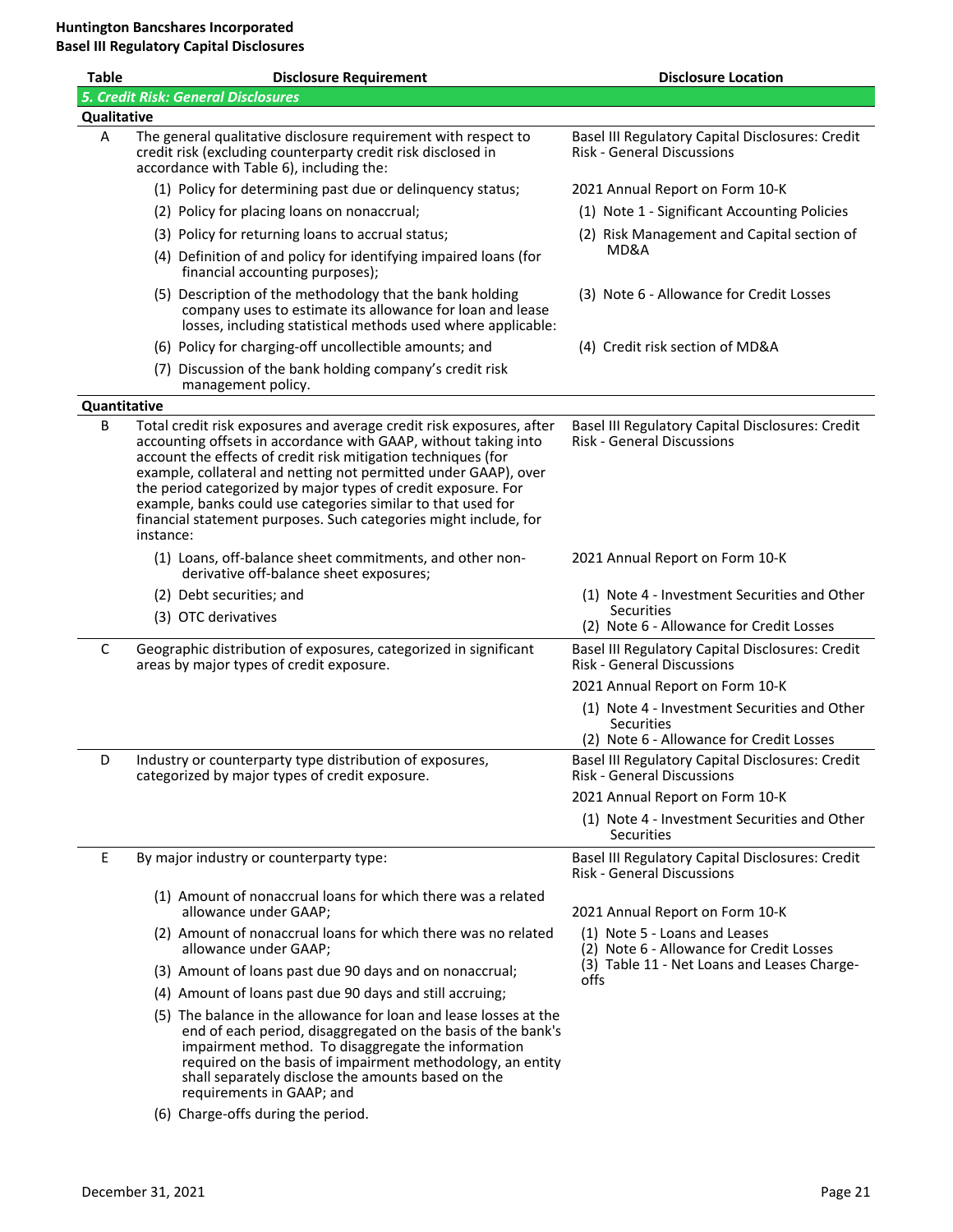| <b>Table</b>       | <b>Disclosure Requirement</b>                                                                                                                                                                                                                                                                                                                                      | <b>Disclosure Location</b>                                                                                                      |
|--------------------|--------------------------------------------------------------------------------------------------------------------------------------------------------------------------------------------------------------------------------------------------------------------------------------------------------------------------------------------------------------------|---------------------------------------------------------------------------------------------------------------------------------|
|                    | 5. Credit Risk: General Disclosures, continued                                                                                                                                                                                                                                                                                                                     |                                                                                                                                 |
| F                  | Amount of nonaccrual loans and, if available, the amount of past<br>due loans categorized by significant geographic areas including, if<br>practical, the amounts of allowances related to each geographical<br>area, further categorized as required by GAAP.                                                                                                     | Basel III Regulatory Capital Disclosures: Credit<br><b>Risk - General Discussions</b>                                           |
| G                  | Reconciliation of changes in ACL.                                                                                                                                                                                                                                                                                                                                  | 2021 Annual Report on Form 10-K                                                                                                 |
|                    |                                                                                                                                                                                                                                                                                                                                                                    | (1) Note 6 - Allowance for Credit Losses                                                                                        |
| H                  | Remaining contractual maturity delineation (for example, one year<br>or less) of the whole portfolio, categorized by credit exposure.                                                                                                                                                                                                                              | Basel III Regulatory Capital Disclosures: Credit<br>Risk - General Discussions                                                  |
|                    | 6. General Disclosure for Counterparty Credit Risk-Related Exposures                                                                                                                                                                                                                                                                                               |                                                                                                                                 |
| <b>Qualitative</b> |                                                                                                                                                                                                                                                                                                                                                                    |                                                                                                                                 |
| Α                  | The general qualitative disclosure requirement with respect to OTC<br>derivatives, eligible margin loans, and repo-style transactions,<br>including a discussion of:                                                                                                                                                                                               | <b>Basel III Regulatory Capital Disclosures:</b><br>General Disclosure for Counterparty Credit<br><b>Risk-Related Exposures</b> |
|                    | (1) The methodology used to assign credit limits for<br>counterparty credit exposures;                                                                                                                                                                                                                                                                             |                                                                                                                                 |
|                    | (2) Policies for securing collateral, valuing and managing<br>collateral, and establishing credit reserves;                                                                                                                                                                                                                                                        |                                                                                                                                 |
|                    | (3) The primary types of collateral taken; and                                                                                                                                                                                                                                                                                                                     |                                                                                                                                 |
|                    | (4) The impact of the amount of collateral the bank would have<br>to provide given a deterioration in the bank holding<br>company's own creditworthiness.                                                                                                                                                                                                          |                                                                                                                                 |
| Quantitative       |                                                                                                                                                                                                                                                                                                                                                                    |                                                                                                                                 |
| B                  | Gross positive fair value of contracts, collateral held (including<br>type, for example, cash, government securities), and net unsecured<br>credit exposure. A bank also must disclose the notional value of<br>credit derivative hedges purchased for counterparty credit risk<br>protection and the distribution of current credit exposure by<br>exposure type. | <b>Basel III Regulatory Capital Disclosures:</b><br>General Disclosure for Counterparty Credit<br><b>Risk-Related Exposures</b> |
| C                  | Notional amount of purchased and sold credit derivatives,<br>segregated between use for the bank's own credit portfolio and in<br>its intermediation activities, including the distribution of the credit<br>derivative products used, categorized further by protection bought<br>and sold within each product group.                                             | <b>Basel III Regulatory Capital Disclosures:</b><br>General Disclosure for Counterparty Credit<br><b>Risk-Related Exposures</b> |
|                    | 7. Credit Risk Mitigation                                                                                                                                                                                                                                                                                                                                          |                                                                                                                                 |
| Qualitative        |                                                                                                                                                                                                                                                                                                                                                                    |                                                                                                                                 |
| Α                  | The general qualitative disclosure requirement with respect to<br>credit risk mitigation, including:                                                                                                                                                                                                                                                               | 2021 Annual Report on Form 10-K                                                                                                 |
|                    | (1) Policies and processes for collateral valuation and<br>management;                                                                                                                                                                                                                                                                                             | (1) Note 1 - Significant Accounting Policies                                                                                    |
|                    | (2) A description of the main types of collateral taken by the<br>bank;                                                                                                                                                                                                                                                                                            | (2) Risk Management and Capital section of<br>MD&A                                                                              |
|                    | (3) The main types of guarantors/credit derivative<br>counterparties and their creditworthiness; and                                                                                                                                                                                                                                                               |                                                                                                                                 |
|                    | (4) Information about (market or credit) risk concentrations<br>with respect to credit risk mitigation.                                                                                                                                                                                                                                                            |                                                                                                                                 |
| Quantitative       |                                                                                                                                                                                                                                                                                                                                                                    |                                                                                                                                 |
| B                  | For each separately disclosed credit risk portfolio, the total<br>exposure that is covered by eligible financial collateral, and after<br>the application of haircuts.                                                                                                                                                                                             | Basel III Regulatory Capital Disclosures: Credit<br><b>Risk Mitigation</b>                                                      |
| C                  | For each separately disclosed portfolio, the total exposure that is<br>covered by guarantees/credit derivatives and the risk-weighted<br>asset amount associated with that exposure.                                                                                                                                                                               | Basel III Regulatory Capital Disclosures: Credit<br><b>Risk Mitigation</b>                                                      |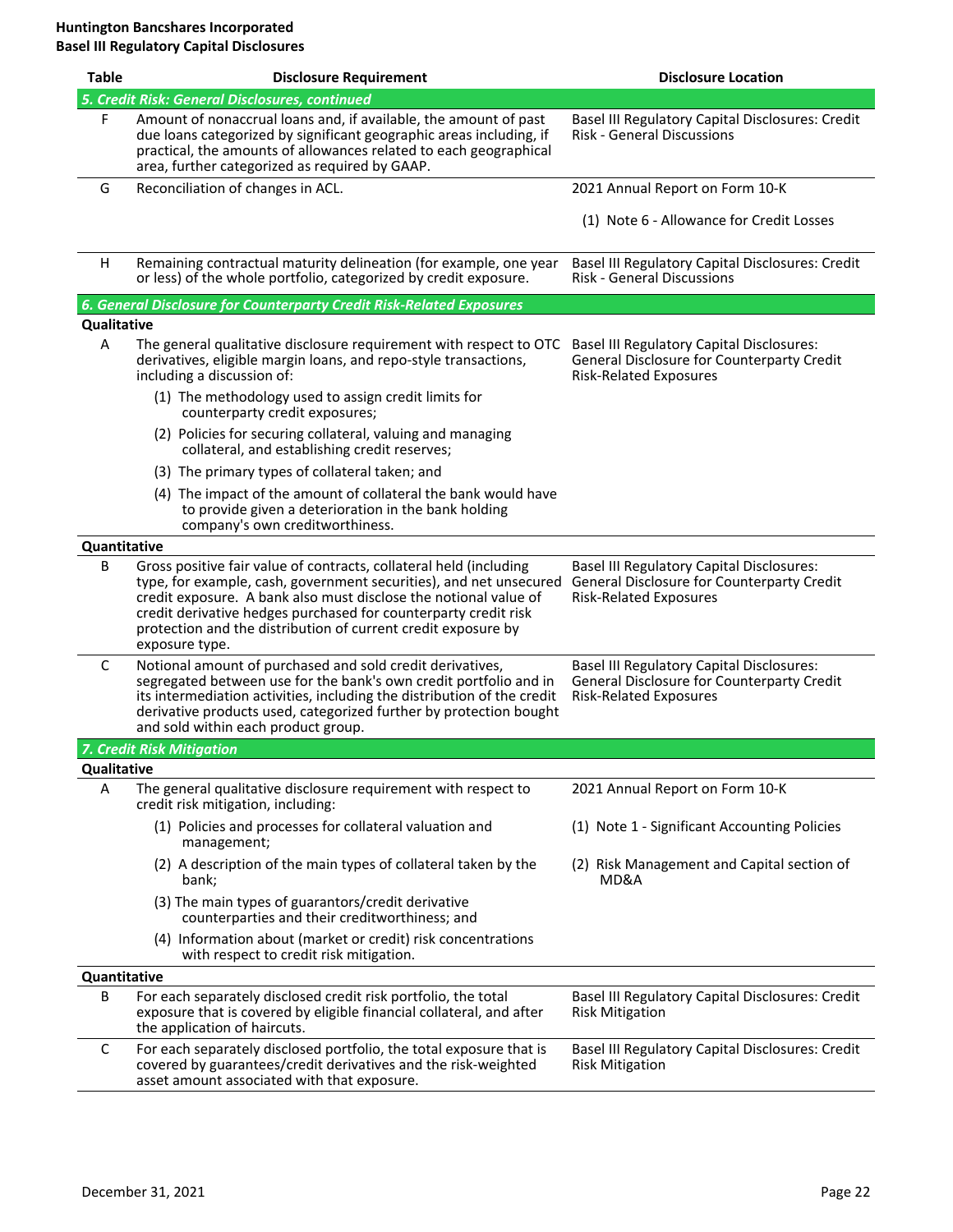| <b>Table</b>              |                                                                                                                                                         | <b>Disclosure Requirement</b>                                                                                                                                                                                                                                                                                                                   | <b>Disclosure Location</b>                                                                              |
|---------------------------|---------------------------------------------------------------------------------------------------------------------------------------------------------|-------------------------------------------------------------------------------------------------------------------------------------------------------------------------------------------------------------------------------------------------------------------------------------------------------------------------------------------------|---------------------------------------------------------------------------------------------------------|
| <b>8. Securitizations</b> |                                                                                                                                                         |                                                                                                                                                                                                                                                                                                                                                 |                                                                                                         |
| Qualitative               |                                                                                                                                                         |                                                                                                                                                                                                                                                                                                                                                 |                                                                                                         |
| Α                         | The general qualitative disclosure requirement with respect to a<br>securitization (including synthetic securitizations), including a<br>discussion of: |                                                                                                                                                                                                                                                                                                                                                 | Basel III Regulatory Capital Disclosures:<br>Securitization                                             |
|                           |                                                                                                                                                         | (1) The bank's objectives for securitizing assets, including the<br>extent to which these activities transfer credit risk of the<br>underlying exposures away from the bank to other entities<br>and including the type of risks assumed and retained with<br>resecuritization activity;                                                        | 2021 Annual Report on Form 10-K<br>(1) Note 1 - Significant Accounting Policies<br>$(2)$ Note 21 - VIEs |
|                           |                                                                                                                                                         | (2) The nature of the risks (e.g. liquidity risk) inherent in the<br>securitized assets;                                                                                                                                                                                                                                                        |                                                                                                         |
|                           |                                                                                                                                                         | (3) The roles played by the bank in the securitization process<br>and an indication of the extent of the bank's involvement in<br>each of them;                                                                                                                                                                                                 |                                                                                                         |
|                           |                                                                                                                                                         | (4) The processes in place to monitor changes in the credit and<br>market risk of securitization exposures including how those<br>processes differ for resecuritization exposures;                                                                                                                                                              |                                                                                                         |
|                           |                                                                                                                                                         | (5) The bank's policy for mitigating the credit risk retained<br>through securitization and resecuritization exposures; and                                                                                                                                                                                                                     |                                                                                                         |
|                           |                                                                                                                                                         | (6) The risk-based capital approaches that the bank follows for<br>its securitization exposures including the type of<br>securitization exposure to which each approach applies.                                                                                                                                                                |                                                                                                         |
| B                         | A list of:                                                                                                                                              |                                                                                                                                                                                                                                                                                                                                                 |                                                                                                         |
|                           |                                                                                                                                                         | (1) The type of securitization SPEs that the bank, as sponsor,<br>uses to securitize third-party exposures. The bank must<br>indicate whether it has exposure to these SPEs, either on- or<br>off-balance sheet; and                                                                                                                            | Basel III Regulatory Capital Disclosures:<br>Securitization<br>2021 Annual Report on Form 10-K          |
|                           |                                                                                                                                                         | (2) Affiliated entities:                                                                                                                                                                                                                                                                                                                        | $(1)$ Note 21 - VIEs                                                                                    |
|                           |                                                                                                                                                         | (i) That the bank manages or advises; and                                                                                                                                                                                                                                                                                                       |                                                                                                         |
|                           |                                                                                                                                                         | (ii) That invest either in the securitization exposures that<br>the bank has securitized or in securitization SPEs that<br>the bank sponsors.                                                                                                                                                                                                   |                                                                                                         |
| C                         |                                                                                                                                                         | Summary of the bank's accounting policies for securitization<br>activities, including:                                                                                                                                                                                                                                                          | <b>Basel III Regulatory Capital Disclosures:</b><br>Securitization                                      |
|                           |                                                                                                                                                         | (1) Whether the transactions are treated as sales or financings;                                                                                                                                                                                                                                                                                | 2021 Annual Report on Form 10-K                                                                         |
|                           |                                                                                                                                                         | (2) Recognition of gain-on-sale;                                                                                                                                                                                                                                                                                                                | (1) Note 1 - Significant Accounting Policies                                                            |
|                           |                                                                                                                                                         | (3) Methods and key assumptions applied in valuing retained or<br>purchased interests;                                                                                                                                                                                                                                                          | $(2)$ Note 21 - VIEs                                                                                    |
|                           |                                                                                                                                                         | (4) Changes in methods and key assumptions from the previous<br>period for valuing retained interests and impact of the<br>changes;                                                                                                                                                                                                             |                                                                                                         |
|                           |                                                                                                                                                         | (5) Treatment of synthetic securitizations;                                                                                                                                                                                                                                                                                                     |                                                                                                         |
|                           |                                                                                                                                                         | (6) How exposures intended to be securitized are valued and<br>whether they are recorded under subpart D of this part; and                                                                                                                                                                                                                      |                                                                                                         |
|                           |                                                                                                                                                         | (7) Policies for recognizing liabilities on the balance sheet for<br>arrangements that could require the bank to provide<br>financial support for securitized assets.                                                                                                                                                                           |                                                                                                         |
| D                         |                                                                                                                                                         | An explanation of significant changes to any quantitative<br>information since the last reporting period.                                                                                                                                                                                                                                       | <b>Basel III Regulatory Capital Disclosures:</b><br>Securitization                                      |
| Quantitative              |                                                                                                                                                         |                                                                                                                                                                                                                                                                                                                                                 |                                                                                                         |
| E                         |                                                                                                                                                         | The total outstanding exposures securitized by the bank in<br>securitizations that meet the operational criteria provided in $\S$ .141 Securitization<br>(categorized into traditional and synthetic securitizations), by<br>exposure type, separately for securitizations of third-party<br>exposures for which the bank acts only as sponsor. | <b>Basel III Regulatory Capital Disclosures:</b>                                                        |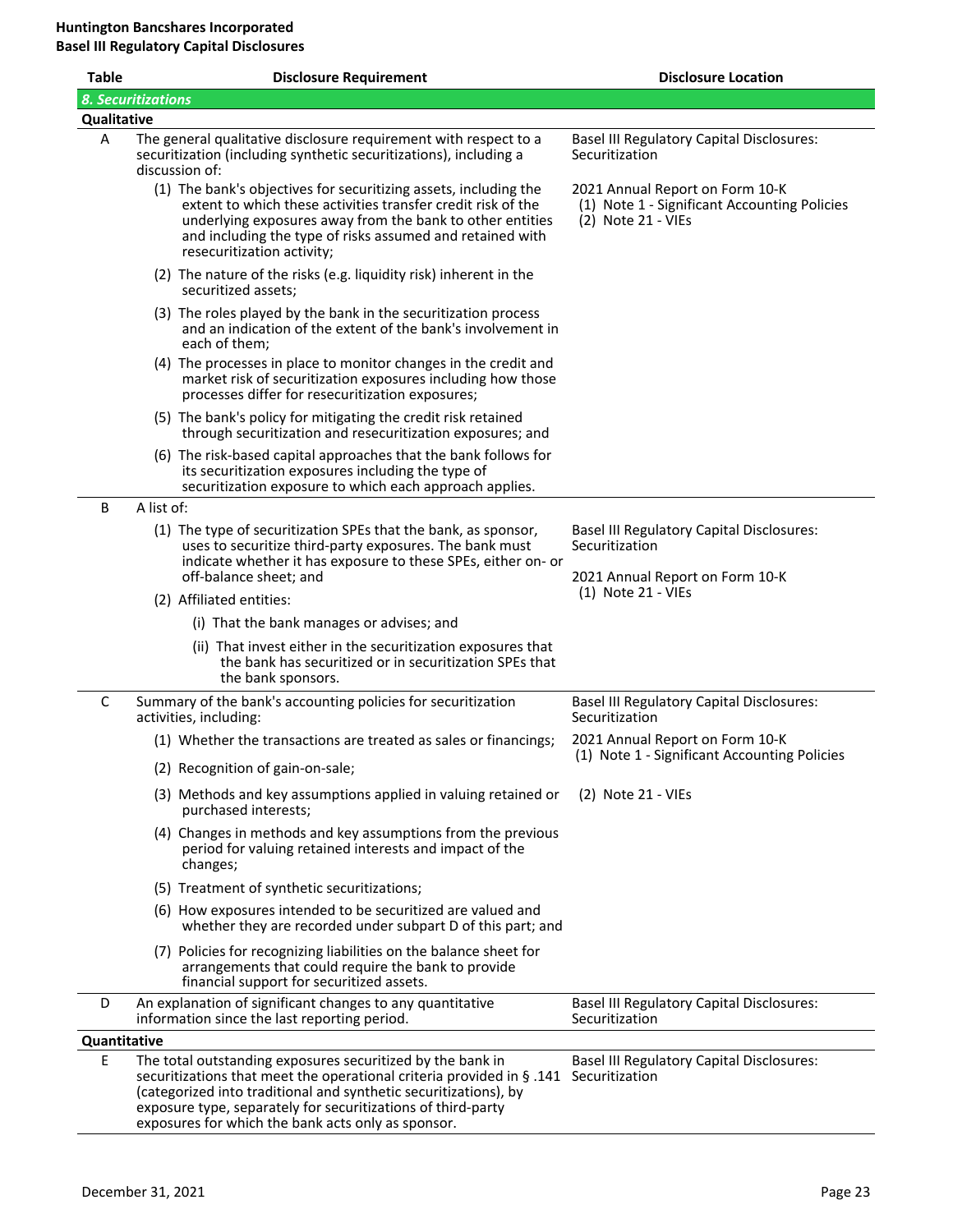| <b>Table</b> | <b>Disclosure Requirement</b>                                                                                                                                                                                                                                                                                                                    | <b>Disclosure Location</b>                                                                               |
|--------------|--------------------------------------------------------------------------------------------------------------------------------------------------------------------------------------------------------------------------------------------------------------------------------------------------------------------------------------------------|----------------------------------------------------------------------------------------------------------|
|              | 8. Securitizations, continued                                                                                                                                                                                                                                                                                                                    |                                                                                                          |
| F            | For exposures securitized by the bank in securitizations that meet<br>the operational criteria in §.141:                                                                                                                                                                                                                                         | <b>Basel III Regulatory Capital Disclosures:</b><br>Securitization                                       |
|              | (1) Amount of securitized assets that are impaired/past due<br>categorized by exposure type; and                                                                                                                                                                                                                                                 |                                                                                                          |
|              | (2) Losses recognized by the bank during the current period<br>categorized by exposure type.                                                                                                                                                                                                                                                     |                                                                                                          |
| G            | The total amount of outstanding exposures intended to be<br>securitized categorized by exposure type.                                                                                                                                                                                                                                            | Not applicable                                                                                           |
| H            | Aggregate amount of:                                                                                                                                                                                                                                                                                                                             | <b>Basel III Regulatory Capital Disclosures:</b>                                                         |
|              | (1) On-balance sheet securitization exposures retained or<br>purchased categorized by exposure type; and                                                                                                                                                                                                                                         | Securitization                                                                                           |
|              | (2) Off-balance sheet securitization exposures categorized by<br>exposure type.                                                                                                                                                                                                                                                                  |                                                                                                          |
|              | (1) Aggregate amount of securitization exposures retained or<br>purchased and the associated capital requirements for these<br>exposures, categorized between securitization and<br>resecuritization exposures, further categorized into a<br>meaningful number of risk weight bands and by risk-based<br>capital approach (e.g., SSFA); and     | <b>Basel III Regulatory Capital Disclosures:</b><br>Securitization                                       |
|              | (2) Exposures that have been deducted entirely from tier 1 capital,<br>CEIOs deducted from total capital (as described in §I.42(a)(1),<br>and other exposures deducted from total capital should be<br>disclosed separately by exposure type.                                                                                                    |                                                                                                          |
| J            | Summary of current year's securitization activity, including the<br>amount of exposures securitized (by exposure type), and<br>recognized gain or loss on sale by exposure type.                                                                                                                                                                 | Not applicable.                                                                                          |
| К            | Aggregate amount of resecuritization exposures retained or<br>purchased categorized according to:                                                                                                                                                                                                                                                | Not applicable. HBI does not have any<br>resecuritization exposures.                                     |
|              | (1) Exposures to which credit risk mitigation is applied and<br>those not applied; and                                                                                                                                                                                                                                                           |                                                                                                          |
|              | (2) Exposures to guarantors categorized according to guarantor<br>creditworthiness categories or guarantor name.                                                                                                                                                                                                                                 |                                                                                                          |
|              | 9. Equities not Subject to the Market Risk Rules                                                                                                                                                                                                                                                                                                 |                                                                                                          |
| Qualitative  |                                                                                                                                                                                                                                                                                                                                                  |                                                                                                          |
| A            | The general qualitative disclosure requirement with respect to<br>equity risk for equities not subject to the market risk rules,<br>including:                                                                                                                                                                                                   | <b>Basel III Regulatory Capital Disclosures:</b><br>Equities not Subject to Market Risk Capital<br>Rules |
|              | (1) Differentiation between holdings on which capital gains are<br>expected and those taken under other objectives including<br>for relationship and strategic reasons; and                                                                                                                                                                      |                                                                                                          |
|              | (2) Discussion of important policies covering the valuation of<br>and accounting for equity holdings not subject to subpart F<br>of this part. This includes the accounting techniques and<br>valuation methodologies used, including key assumptions<br>and practices affecting valuation as well as significant<br>changes in these practices. |                                                                                                          |
| Quantitative |                                                                                                                                                                                                                                                                                                                                                  |                                                                                                          |
| B            | Value disclosed on the balance sheet of investments, as well as the<br>fair value of those investments; for securities that are publicly<br>traded, a comparison to publicly-quoted share values where the<br>share price is materially different from fair value.                                                                               | <b>Basel III Regulatory Capital Disclosures:</b><br>Equities not Subject to Market Risk Capital<br>Rules |
| С            | The types and nature of investments, including the amount that is:                                                                                                                                                                                                                                                                               | <b>Basel III Regulatory Capital Disclosures:</b>                                                         |
|              | (1) Publicly traded.                                                                                                                                                                                                                                                                                                                             | Equities not Subject to Market Risk Capital<br>Rules                                                     |
|              | (2) Non-publicly traded.                                                                                                                                                                                                                                                                                                                         |                                                                                                          |